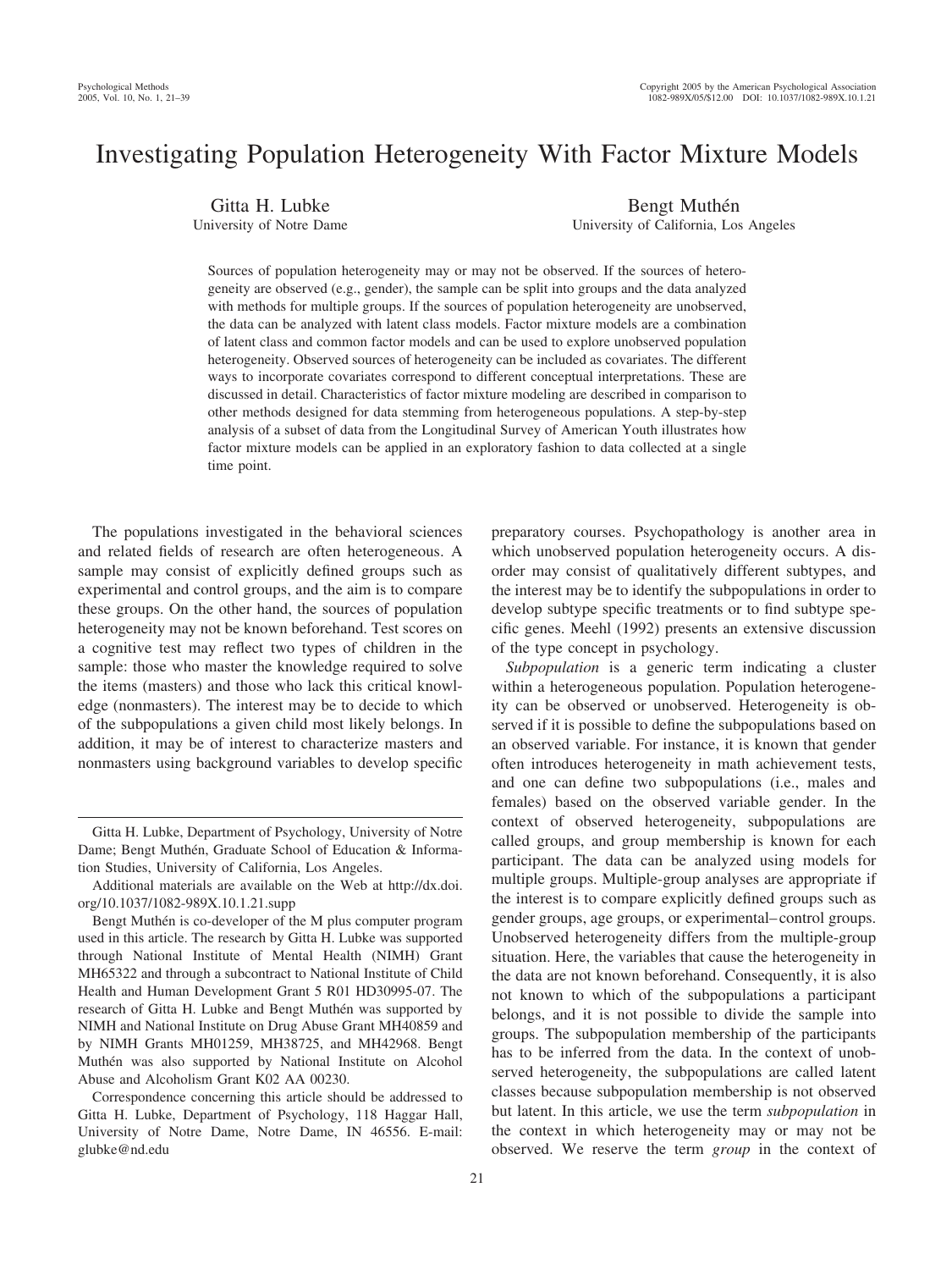observed heterogeneity (i.e., gender defines two groups). Finally, we use the term *latent classes* to specifically address unobserved heterogeneity.

Different methods have been developed for the analysis of unobserved heterogeneity. Taxometric methods address the question of whether participants differ in degree with respect to an observed behavior or whether they belong to either of two qualitatively different types (Meehl, 1992; Waller & Meehl, 1998). The two types correspond to two latent classes. The taxometric approach does not offer the possibility of specifying models for observed data within each of the two latent classes. Classic latent class analysis allows for more than two latent classes but is also limited with respect to modeling observed variables within class. Factor mixture modeling is flexible with respect both to the number of latent classes and to modeling the observed variables within class.

The aim of the current article is to describe factor mixture models as a tool to explore unobserved population heterogeneity. Factor mixture models are a combination of the common factor model (Thurstone, 1947) and the classic latent class model (Lazarsfeld & Henry, 1968). The common factor model and the latent class model are latent variable models. Latent variables serve to model theoretical concepts or phenomena that are not directly observable. Observed variables that contain information about the theoretical concepts are used as indicators for the latent variables. There are important differences between the latent variables in the common factor model and the latent class model (for a historic overview, see Bartholomew, 1987; Heinen, 1996; Langenheine & Rost, 1988). In the context of the current study, the most important difference concerns the specific purpose of the latent variables in the common factor model compared with the latent class model. The common factor model is appropriate for data from a single homogeneous population. The common factor model is designed to investigate the common content of observed scores such as questionnaire items. Continuous latent variables called factors are used to model the common content of the observed variables. Participants are assumed to differ in degree with respect to the factors, and these differences produce the covariances of the observed items. The covariances are modeled by specifying regression relations between the observed items and the underlying continuous factors. Factor models serve to cluster items.

Latent class models, on the other hand, serve to cluster participants. This type of model is adequate if the sample consists of different subtypes and it is not known beforehand which participant belongs to which of the subtypes. The subtypes may differ qualitatively (e.g., qualitatively different subtypes of a psychiatric disorder) or quantitatively (e.g., a high- and a low-scoring class in an educational study). The latent variable in the latent class model is categorical, and the number of categories (i.e., number of

latent classes) represents the number of different clusters of participants in a sample. In other words, the latent categorical variable is used to model heterogeneity. In the classic form of the latent class model, observed variables within each latent class are assumed to be independent. Although in variations of the classic model this assumption is relaxed (see, for instance, Uebersax, 1999; Vermunt & Magidson, 2000; Vermunt & Magidson, 2002) no specific structure for the covariances of observed variables is specified.

The factor mixture model combines the latent class model and the common factor model and has a single categorical and one or more continuous latent variables. As in the latent class model, the categorical latent variable serves to model the unknown population heterogeneity. Different than in the latent class model, observed variables within class are not assumed to be independent, but a common factor model is specified to impose a structure on the covariance matrix and mean vector of the observed variables within class. In other words, observed variables within class are allowed to covary, and the covariation is modeled using underlying continuous factors.

In this article, special attention is devoted to different possibilities of integrating covariates in an investigation of unobserved population heterogeneity. Covariates can be used if some sources of heterogeneity are observed. If boys and girls differ with respect to their performance on a math test, then gender explains at least some of the heterogeneity in the data. The heterogeneity induced by gender can take several different forms. Gender may predict class membership (i.e., being a master vs. a nonmaster), the math factor score (i.e., mean differences in math within class), scores on one or more of the individual math items (i.e., absence of measurement invariance with respect to gender), or a combination of these. We show how these different options can be modeled and discuss their distinct interpretations.

Within this article, we first highlight characteristics of factor mixture models in comparison to other commonly used methods for data from heterogeneous populations. Next, the general factor mixture model is presented, and integration of covariates is described in detail. A step-bystep factor mixture analysis of empirical data illustrates how factor mixture models may be used to explore population heterogeneity.

# Characteristics of Factor Mixture Models in Comparison to Other Methods for Heterogeneous Data

Different methods for the analysis of data from heterogeneous populations have been designed to address specific types of research questions. The following overview shows in which situation a given method is suitable and highlights the flexibility of factor mixture models in comparison to more traditional methods. A number of criteria can be used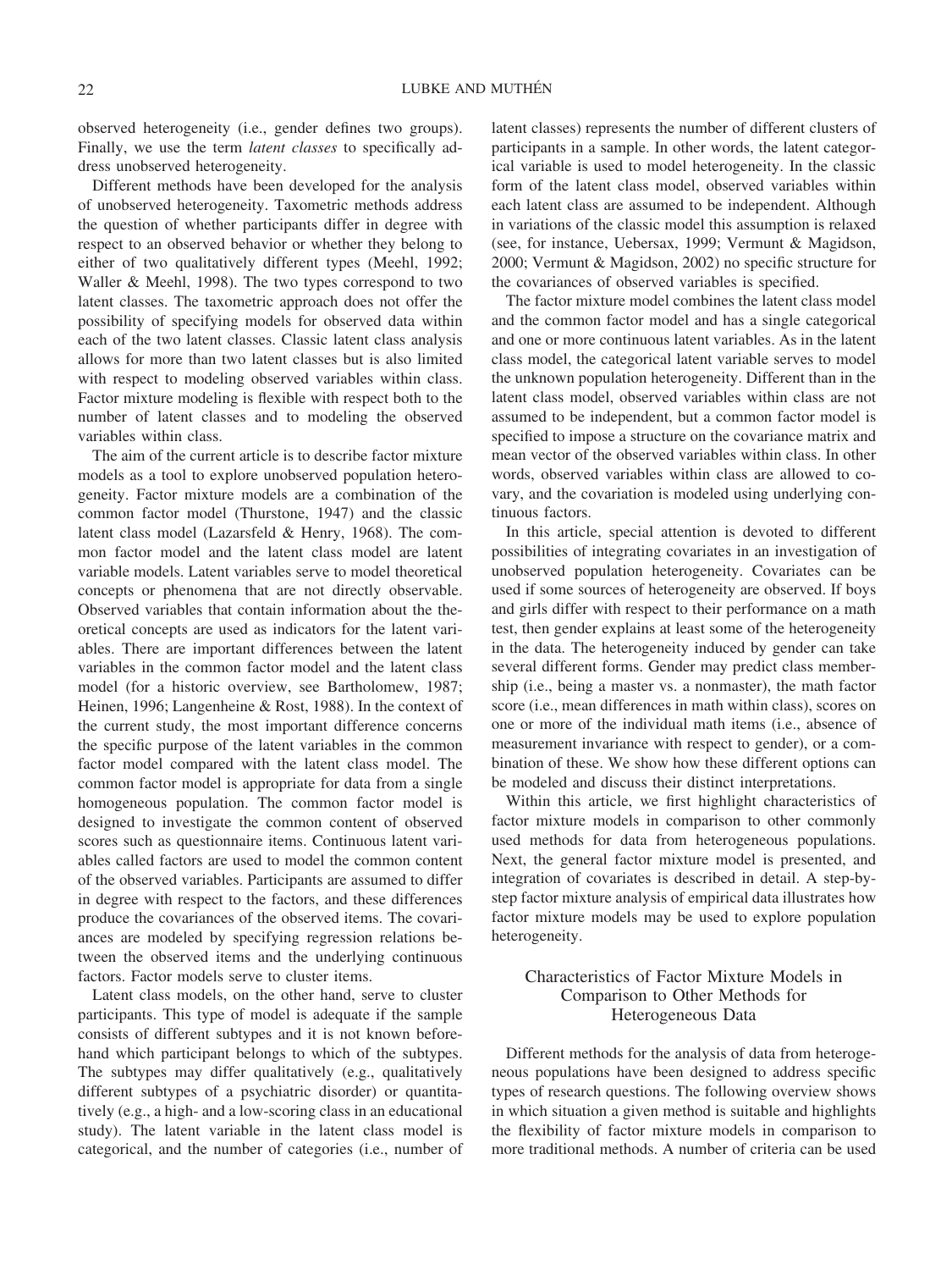to categorize methods for the analysis of data from heterogeneous populations. Here we focus on three important criteria, namely (a) whether population heterogeneity is observed or unobserved (i.e., multiple group vs. latent class methods), (b) whether observed variables within a subpopulation are assumed to be categorical, continuous, or both, and (c) whether the method is a latent variable approach. In a latent variable approach, observed scores are decomposed into a part that is due to the latent variable and a part that is the residual. Measurement error in the observed score is contained in the residual. The overview is summarized in Table 1.

Regarding the first criterion, well-known methods for observed group membership are discriminant analysis (DA), logistic (or ordered polytomous) regression (LR), multivariate analysis of variance (MANOVA), and multigroup common factor analysis (MG-CFA; Jöreskog, 1971; Stevens, 1992). MG-CFA is an extension of the common factor model to accommodate multiple groups. The groups in LR, MANOVA, and MG-CFA are defined using a single observed variable such as gender or a combination of several observed variables (e.g., different combinations of gender and highest educational degree). DA and LR are used if the interest is to identify variables that strongly predict group membership. MANOVA serves mean comparisons of groups with respect to a set of observed variables. MG-CFA is designed for group comparisons with respect to the means and covariances of a set of observed variables. MG-CFA encompasses MANOVA as a submodel.

Methods for observed group membership presuppose that each participant can be uniquely assigned to a single group based on one or more grouping variables. An example would be a group that consists entirely of males or a group that consists entirely of males with a college degree, depending on the definition of the grouping variable. Methods for unobserved heterogeneity are more flexible in that latent classes can consist predominantly of males, and the calculation of the proportion of males within a latent class is a result of the model estimation. Methods that do not require heterogeneity to be observed are K-means clustering, latent class analysis (LCA), latent profile analysis (LPA), and factor mixture models (FMM; Arminger, Stein, & Wittenberg, 1999; Dolan & van der Maas, 1998; Jedidi, Jagpal, & DeSarbo, 1997a; Lazarsfeld & Henry, 1968; McLachlan & Peel, 2000; B. O. Muthén & Shedden, 1999; Vermunt & Magidson, 2002; Yung, 1997). These methods are designed to detect in a given data set clusters of participants with similar response patterns on a set of observed variables. The number of clusters or latent classes has to be prespecified. Clustering using the K-means method is achieved based on an arbitrarily chosen criterion, which aims at minimizing within-cluster variability while maximizing between-cluster variability. LCA, LPA, and FMM, on the other hand, are model based (see Magidson & Vermunt, 2002, for a comparison of LCA methods to K-means clustering). Modelbased methods have the advantage that more rigorous methods can be applied for the comparison of alternative models (Vermunt & Magidson, 2002).

Second, the methods differ with respect to the assumptions concerning the distribution of the observed outcome variables within a subpopulation. Some methods are designed specifically for categorical or continuous variables, whereas others can handle different types of variables. DA, MANOVA, K-means, and LPA are methods for continuous outcome variables, whereas the classic LCA and LR are methods for categorical outcome variables. MG-CFA and factor mixture models can handle both categorical and continuous variables in the same analysis.

Third, an observed score can be decomposed into a score on an underlying latent variable and a residual containing measurement error. Only LPA, LCA, MG-CFA, and factor mixture models are latent variable models. Latent variables can be categorical or continuous. The classic LPA and LCA models have a single categorical latent variable, whereas MG-CFA has a single or several continuous latent variables. Factor mixture models are the only models with both a single categorical and a single or multiple continuous latent variables. Categorical and continuous latent variables serve

Table 1

|  |  |  |  |  |  | Classification of Commonly Used Methods for Heterogeneous Populations |  |
|--|--|--|--|--|--|-----------------------------------------------------------------------|--|
|--|--|--|--|--|--|-----------------------------------------------------------------------|--|

|                         | Source of     |                               | Latent         |
|-------------------------|---------------|-------------------------------|----------------|
| Method                  | heterogeneity | Outcome variables             | variable model |
| Discriminant analysis   | Observed      | Continuous                    | N <sub>0</sub> |
| Logistic regression     | Observed      | Categorical                   | N <sub>0</sub> |
| <b>MANOVA</b>           | Observed      | Continuous                    | N <sub>0</sub> |
| Multigroup CFA          | Observed      | Continuous and/or categorical | Yes            |
| K-means clustering      | Unobserved    | Continuous                    | N <sub>0</sub> |
| Latent class analysis   | Unobserved    | Categorical                   | Yes            |
| Latent profile analysis | Unobserved    | Continuous                    | <b>Yes</b>     |
| Factor mixture modeling | Unobserved    | Continuous and/or categorical | Yes            |

 $MANOVA = multivariate$  analysis of variance;  $CFA =$  common factor analysis.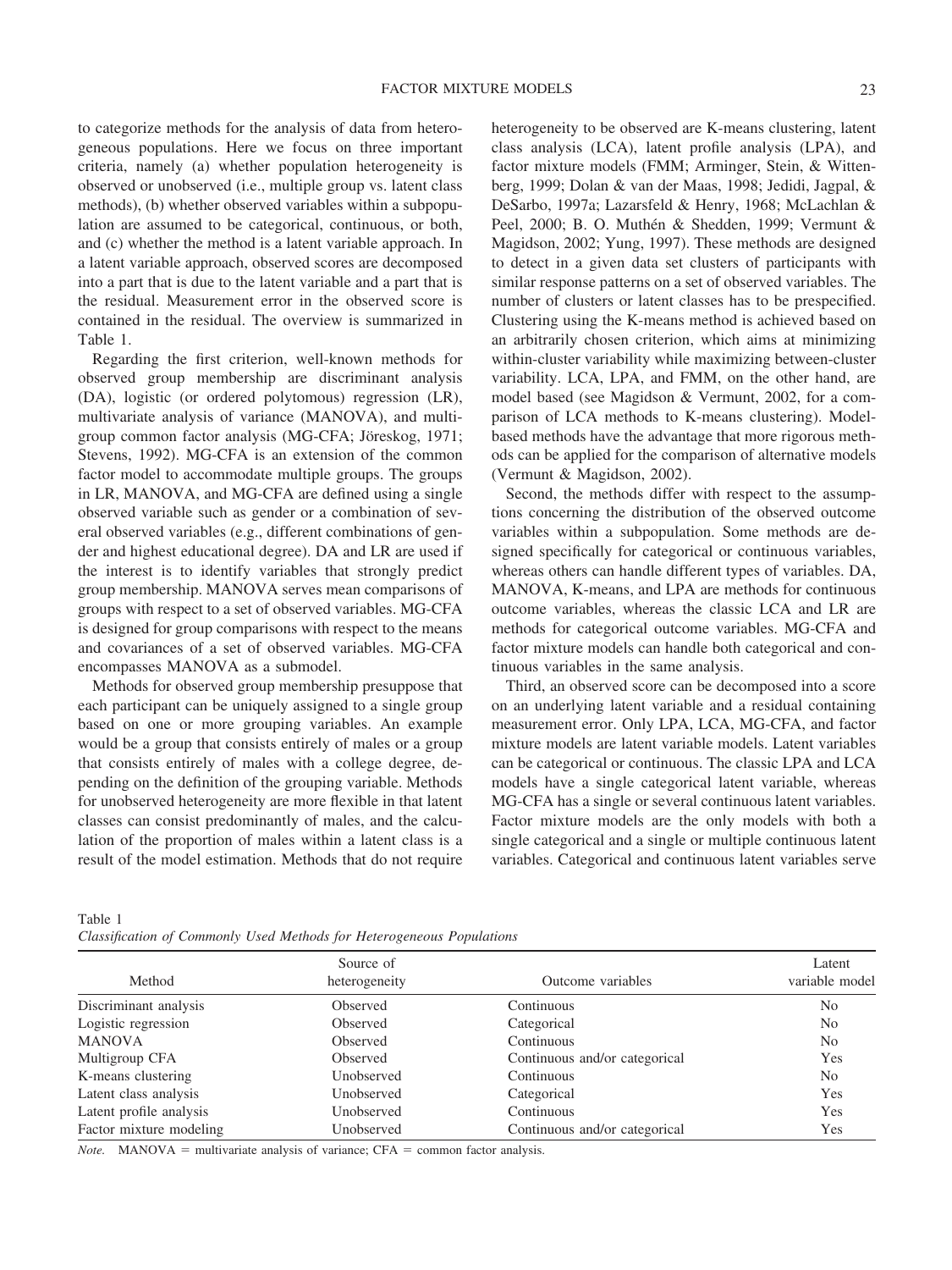different goals and also differ with respect to their interpretation on a conceptual level. The single categorical latent variable in LPA, LCA, and factor mixture models serves to model class membership (Lazarsfeld & Henry, 1968). Models with a latent class variable are appropriate to analyze data from heterogeneous populations. The number of latent classes corresponds to the number of clusters of participants in the sample. In the classic LCA and LPA, all covariation between observed variables is modeled to be due to differences between classes. Within class, observed variables do not covary. This is called the assumption of local independence. The variances of the observed variables within class are residual variances. The common factor model, which is an important building block of MG-CFA and factor mixture models, has a single or multiple continuous latent variables called factors. The factors serve to capture the common content of the observed variables rather than to model clusters of participants. Observed variables in the common factor model are separated into factor scores and a residual that contains specific factors and measurement error. Factor models are appropriate, for instance, for data from questionnaire items, which are designed to measure an underlying continuous construct and are likely to contain measurement error. Because factor mixture models incorporate categorical and continuous latent variables, they may be used for the analysis of data with underlying continuous constructs while simultaneously modeling population heterogeneity.

In summary, factor mixture models are designed for heterogeneous data, in which the sources of heterogeneity are unobserved. The sources of heterogeneity are represented by the latent class variable. The covariance matrix and means of the observed variables within each latent class are structured in terms of the common factor model such that measurement error is taken into account. Factor mixture models include several well-known models as submodels. The common factor model can be derived by setting the number of classes to one. The latent class and latent profile models can be derived by setting the variances of withinclass factors to zero. The growth mixture model can be derived by imposing a specific structure on the within-class covariance matrix (see B. O. Muthén, 2004; B. O. Muthén & Muthén, 2000). Factor mixture models are flexible because of the possibility of analyzing continuous and categorical observed variables in a single model and including covariates effects in different parts of the model. Comparisons of alternative models can be based on statistical tests and indicators of goodness of fit.

#### Models

This section consists of two parts: a description of the general factor mixture model and a discussion of the different ways to include covariates. Throughout this section, the following hypothetical example is used as an illustration. Suppose a math test consists of several items, and high test scores require mastery of a skill. The population from which the sample is drawn is assumed to consist of masters and nonmasters. Although there is variation in skill level among the masters and the nonmasters, for the sake of this example we assume that masters and nonmasters differ with respect to the mean skill level substantially such that it would be inappropriate to model the underlying latent skill variable as a continuous factor. Hence, masters and nonmasters correspond to two different clusters. In addition to this mean difference with respect to the factor underlying the observed variables, masters and nonmasters may differ with respect to several background variables. One of the background variables is the test takers' attitude toward math. Suppose previous research has indicated that attitude is related to skill level. Attitude is a known source of heterogeneity, and higher levels of attitude are related to a higher skill level. With respect to the other background variables, it is not known whether they are related to the heterogeneity. Finally, the latent classes differ with respect to a distal outcome variable (e.g., passing or failing an admission test).

Both the mean differences in the skill factor and differences with respect to background variables can be investigated with factor mixture models. Factor mean differences may often be the primary focus of a study. However, differences in background variables provide information for an additional characterization of the classes (e.g., what are the characteristics of a master?).

# *Description of the General Factor Mixture Model*

Several different factor mixture models have been proposed in the literature. Yung (1997) presents the confirmatory factor model with structured means as a withinclass model. This model is similar to the multigroup confirmatory factor model (Sörbom, 1974), the main difference being that subpopulation membership is unobserved. In Arminger et al. (1999), the focus is on estimating the factor mixture model conditional on covariates such that multivariate normality has to be assumed only conditional on the covariates. The same treatment of covariates can be found in B.O. Muthén and Shedden (1999), who also include categorical outcome variables in their model that are predicted by class membership. Jedidi, Jagpal, and DeSarbo (1997b) propose a full structural equation model as a within-class model. Dolan and van der Maas (1998) extend this work by adding the possibility of imposing linear or nonlinear constraints on the model parameters. The following model description is based on the description of the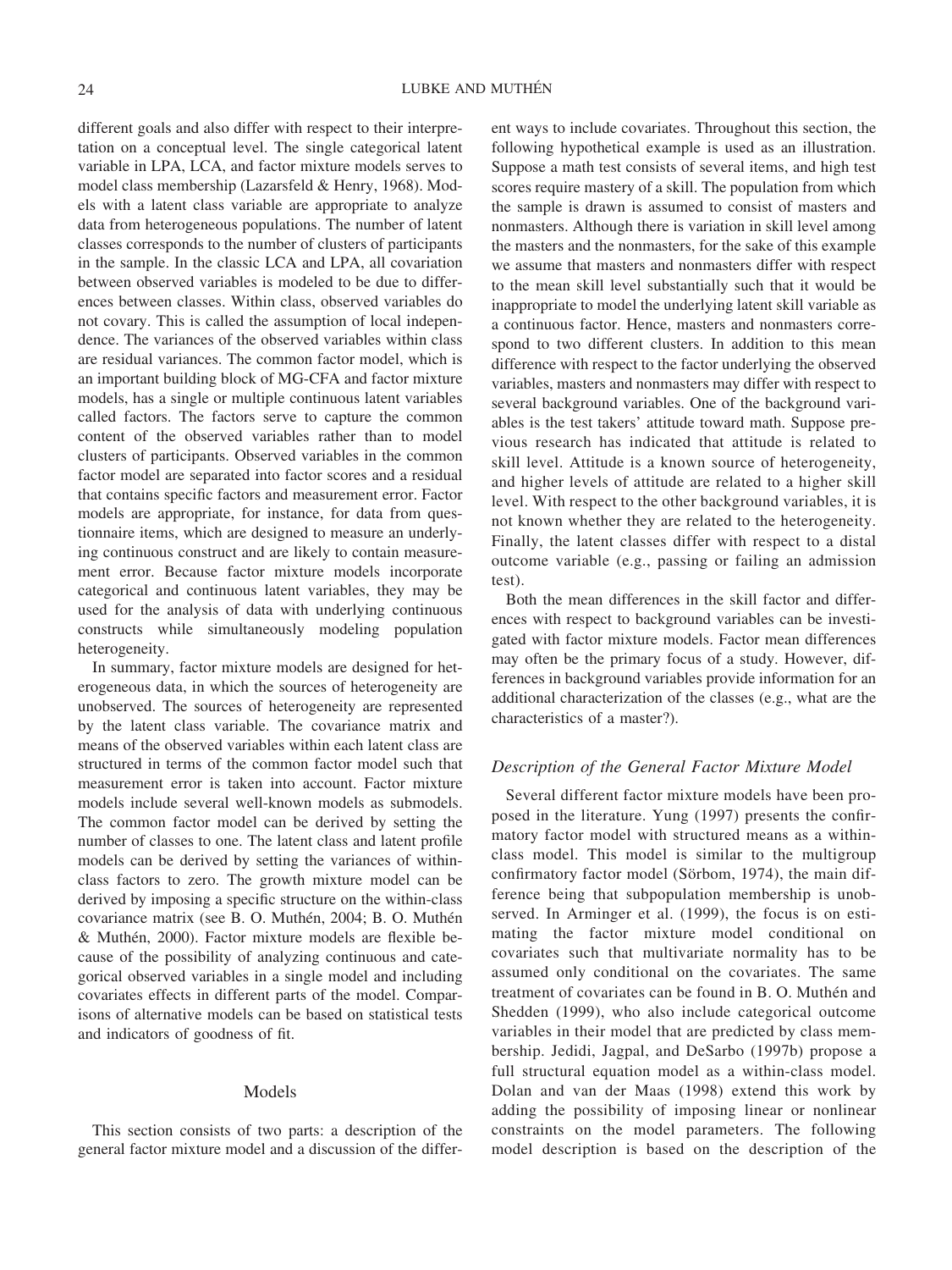

*Figure 1.* The factor mixture model shown as a stepwise extension of the common factor model.

factor mixture model provided in Muthén and Shedden  $(1999).$ <sup>1</sup>

The factor mixture model can be decomposed into several parts. Part 1 is the common factor model for a single homogeneous population (Jöreskog, 1971). By adding Parts 2, 3, and 4 to the first part in consecutive steps, it is shown that the factor mixture model is an extension of the common factor model. The stepwise extension of the common factor model is depicted in Figure 1 (panels 1 through 4).

*Part 1.* The common factor model is a linear regression model in which observed variables are regressed on factors (see Figure 1, panel 1). In addition, observed variables and factors can be regressed on covariates. In what follows, the subscript *i* is used as an index for variables that vary across participants. An uppercase letter is used to indicate a random variable (e.g., *Y* is used to indicate an observed variable). The corresponding lowercase letter is used to represent a realization of the random variable (i.e.,  $y_i$  is participant *i'*s score on variable *Y*). Observed outcome variables, which are always multivariate, are denoted in bold (i.e., matrix notation) as **Y**. Covariates may be multivariate or univariate and are denoted in bold as **X**.

The regression intercepts are denoted as  $\nu$ , the regression slopes or factor loadings as  $\Lambda_{y}$ , and the regression residuals as  $\varepsilon$ . The regression residuals in the common factor model are the sum of specific factors and measurement error (Meredith, 1993). The direct effect of **X** on **Y** is conveyed through the regression weight  $\Gamma_{v}$ . Scores on the underlying factors are denoted as  $\eta$ . The usual assumptions of the common factor model apply, including that the residuals

<sup>&</sup>lt;sup>1</sup> The technically inclined reader may prefer the more thorough presentation in Muthén and Shedden (1999).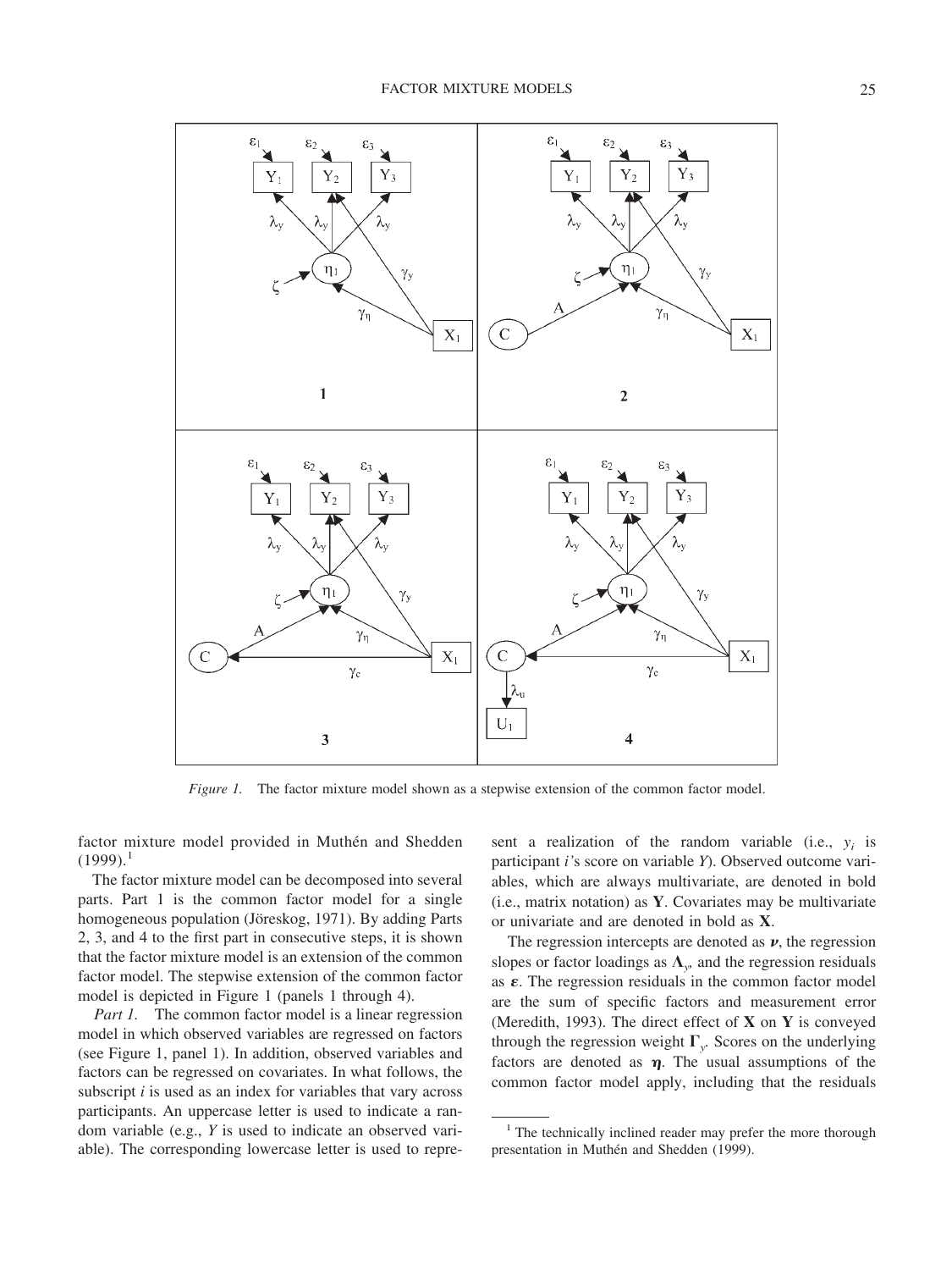have zero autocorrelations and are uncorrelated with the factors. The common factor model is expressed as

$$
\mathbf{y}_i = \boldsymbol{\nu} + \boldsymbol{\Lambda}_y \boldsymbol{\eta}_i + \boldsymbol{\Gamma}_y \mathbf{x}_i + \boldsymbol{\varepsilon}_i, \tag{1}
$$

$$
\boldsymbol{\eta}_i = \boldsymbol{\Gamma}_{\boldsymbol{\eta}} \mathbf{x}_i + \boldsymbol{\zeta}_i. \tag{2}
$$

The second equation shows that the factor scores  $\eta$  are regressed on covariates **X** with regression weights  $\Gamma_n$ . The residual factor score  $\zeta$  is the part of the factor score that is not explained by the covariates. The common factor model is shown in the first panel of Figure 1.

In the hypothetical example, the math test items are **Y**, which measure a single underlying math factor  $\eta$ . Attitude is a single covariate **X**. If one of the items is especially sensitive to attitude, this would be captured by a direct effect of **X** on that item, and the corresponding  $\gamma$ , would be nonzero. An effect of attitude on the underlying factor is expressed in  $\gamma_n$ .

*Part 2.* The common factor model is a model for a single homogeneous population (see Figure 1, panel 2). In the next part, it is extended with a latent class variable to model unobserved population heterogeneity. The latent classes are unordered and modeled using a multinomial variable. For  $k = 1, \ldots, K$  latent classes, a multinomial variable with  $K - 1$  categories is needed, and

$$
c_{ik} = \begin{cases} 1 & \text{if participant } i \text{ belongs to class } k \\ 0 & \text{otherwise.} \end{cases}
$$
 (3)

In the example,  $K = 2$  (masters and nonmasters) such that *C* reduces to a binomial variable. A participant who is a master would have the score  $c = 1$  and a nonmaster would have the score  $c = 0$ .

The second part of the factor mixture model extends the first part by regressing the factor scores on the latent class variable *C* (see Figure 1, panel 2). Integrating this extension in Equations 1 and 2 gives

$$
\mathbf{y}_{ik} = \mathbf{v}_k + \mathbf{\Lambda}_{yk} \mathbf{\eta}_{ik} + \mathbf{\Gamma}_{yk} \mathbf{x}_i + \mathbf{\varepsilon}_{ik}, \tag{4}
$$

$$
\boldsymbol{\eta}_{ik} = \mathbf{A}\mathbf{c}_i + \boldsymbol{\Gamma}_{\eta_k}\mathbf{x}_i + \boldsymbol{\zeta}_{ik},
$$
 (5)

where the subscript  $k$  is attached to parameters that may vary across classes and to random variables that may have class specific distributions (i.e., different means, covariances). Note that the covariates have no subscript *k* because the model is estimated conditional on the covariates. **A** contains the intercepts of the factors for each class and has dimensions Number of Factors  $\times$  Number of Classes. In terms of the example, the element in **A** corresponding to the masters would be higher than that for the nonmasters.  $\gamma_{n_k}$ conveys the effect of attitude on the skill factor. The subscript *k* indicates that the effect size may or may not be the same for masters and nonmasters. The covariance matrix of the residual factor scores,  $\zeta_{ik}$  and of the residuals of the observed scores,  $\varepsilon_{ik}$ , may vary across classes. Note that it is not possible to estimate all class-specific intercepts and factor means simultaneously. The same restrictions apply as in multigroup analyses (Sörbom, 1974).

*Part 3.* Although a participant is either a master  $(c = 1,$ see *Part 2*) or a nonmaster  $(c = 0)$ , the class membership of the individual participants is not known (see Figure 1, panel 3). This is integrated in the factor mixture model as follows. The probability of belonging to each of the classes is predicted for each participant using multinomial regression. The class probabilities are computed during the model estimation (for a slightly different approach, see, e.g., Dolan & van der Maas, 1998). For instance, after fitting a factor mixture model to the cognitive test data, a participant may have a 0.8 probability of belonging to the masters' class and a 0.2 probability of belonging to the nonmasters' class. Class membership may be predicted by covariates **X** (e.g., attitude increases the probability of belonging to the masters), which is covered in the third part of the model (see Figure 1, panel 3). More precisely, covariates **X** predict the log odds of the probability of belonging to a given class compared with the probability of belonging to the (arbitrarily chosen)  $K<sup>th</sup>$  class. The third part of the model is denoted as

$$
\ln\left[\frac{P(c_{ik}=1|\mathbf{x}_i)}{P(c_{ik}=1|\mathbf{x}_i)}\right] = \lambda_{c_k} + \Gamma_{c_k}\mathbf{x}_i.
$$
 (6)

 $\Gamma_{c_k}$  contains the regression weights of the covariates. The intercept or location parameter  $\lambda_c$  can be class specific.

*Part 4.* The fourth and last part of the model incorporates observed categorical outcome variables that are predicted by class membership (see Figure 1, panel 4). In case the categorical variables are binary, the response categories do not have to be ordered, and the regression on class membership is a logistic regression. Say we have  $j = 1, \ldots$ , *J* binary outcomes *U,* then

$$
\ln\left[\frac{P(u_{ij}=1|\mathbf{c}_i)}{1-P(u_{ij}=1|\mathbf{c}_i)}\right]=\Lambda_{u_j}\mathbf{c}_i.
$$
 (7)

In case of more than two response categories, the response categories have to be ordered and the logistic regression is extended to an ordered polytomous regression (see B. O. Muthén & Shedden, 1999, for details). In the example,  $P(u_i) = 1$  is participant *i*'s probability of passing the admission test.  $\Lambda_u$  captures the effect that being a master increases the odds of passing the admission test; hence, the element in  $\Lambda$ <sub>*u*</sub> corresponding to the masters would be larger than that for the nonmasters.

It should be noted that the observed continuous variables **Y** are assumed to be multivariate normally distributed conditional on class membership and the covariates. Condi-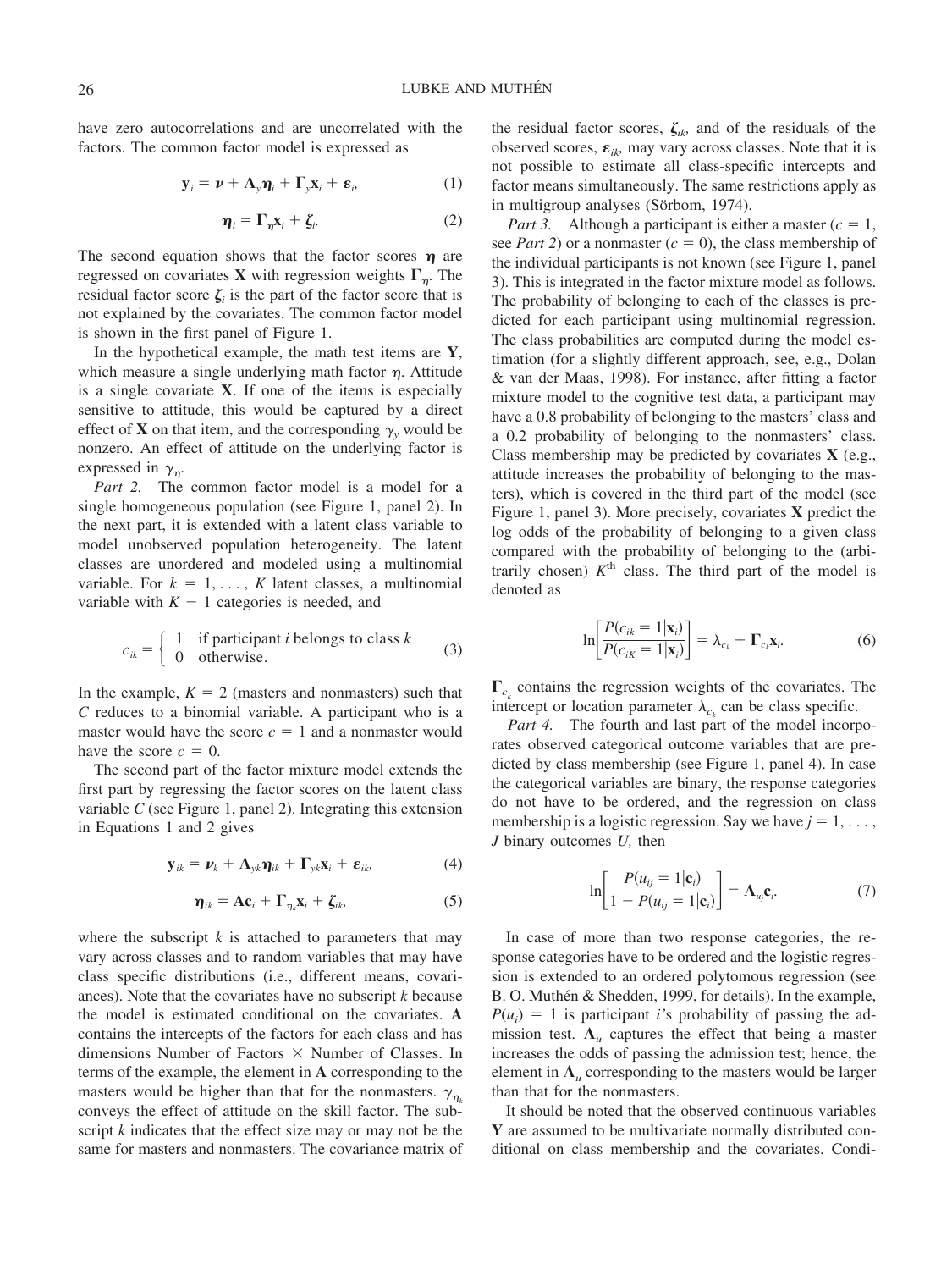tional normality is relevant in the context of using test statistics such as the adjusted likelihood ratio statistic (aLRT) for model comparisons (see Step-by-Step Analysis of LSAY Data at a Single Time Point below), which assume within-class normality. Note that violations of conditional normality can have implications for the number of classes that are extracted (Bauer & Curran, 2003a). Conditional normality is also relevant in the context of missing data. Because the model is estimated conditional on the covariates, participants with missing data on covariates are deleted from the analysis. Covariates may or may not be correlated. However, specific relations between covariates are not explicitly specified and estimated. To accommodate for an interaction between two covariates, it is necessary to include a variable representing the interaction (i.e., a product of the two interacting covariates).

In sum, the general factor mixture model features three types of observed random variables, namely continuous outcome variables **Y** (Equation 4), categorical outcome variables **U** (Equation 7), and covariates **X**, which can be continuous or categorical. Furthermore, there are four types of unobserved random variables, namely the categorical latent class variable *C* (Equations 3, 5, 6, and 7), the continuous factor scores  $\eta$  (Equation 4), the residual factor scores  $\zeta$  (Equation 5), and the residual scores  $\varepsilon$  (Equation 4). Scores on the random variables vary across participants. Regression intercepts and regression weights, on the other hand, are fixed (i.e., they do not vary across participants within a given latent class). The general factor mixture model includes as submodels the common factor model, in which the number of classes equals 1, the classic latent class and latent profile model, which can be derived as a factor mixture model with zero factor variance, and the growth mixture model (Lazarsfeld & Henry, 1968; B. O. Muthén, 2004). Although the approach described in the remainder of the article is also applicable to these submodels, we focus on exploring heterogeneity with factor mixture models at a single time point.

# *Different Ways to Specify Effects of Covariates X and Class Variable C*

The covariate effects on observed variables, within-class common factors, and the class variable may vary across classes. For instance, attitude may have a strong effect on the skill level of the masters but explain very little variance of the skill level of the nonmasters. Parameters of the within-class common factor model (i.e., intercepts, factor loadings, and residual variances) may also be class specific. Class-specific effects are closely related to the concept of measurement invariance. This section, therefore, starts with an overview of measurement invariance. The different covariate effects and other class-specific effects in the factor

mixture model are discussed with respect to measurement invariance.

*Measurement invariance.* If subpopulations are to be compared, one has to ensure that the observed variables on which the comparison is based are measurement invariant across the subpopulations. Measurement invariance (MI) as defined by Mellenbergh (1989) and Meredith (1993) implies that, given a certain score on the underlying factor, an observed score does not depend on subpopulation membership. Meredith has shown that MI holds only if the measurement model relating the observed variables to the underlying factors is identical across subpopulations (see Lubke, Dolan, Kelderman, & Mellenbergh, 2003, for a less technical account of MI). In the context of the common factor model, three restrictions have to be imposed on the model to achieve MI: equality of factor loadings, intercepts, and residual variances across subpopulations. If either of the three restrictions is not tenable, MI, as defined, is absent. Absence of MI implies that the observed measures or indicators may not be measuring the same constructs in the various subpopulations.

Meredith (1993) has defined three increasingly restrictive levels of factorial invariance by stepwise adding the three restrictions. Weak factorial invariance requires equality of factor loadings, strong factorial invariance adds the restriction of equal intercepts, and strict factorial invariance corresponds to the combination of all three restrictions. Because all three restrictions have to hold, only strict factorial invariance ensures MI (see Meredith, 1993, for examples in which even strict factorial invariance fails to imply MI). In what follows, the three levels of factorial invariance and their implication for MI are briefly reviewed.

Weak factorial invariance holds if factor loadings are identical across subpopulations. The common factor model is a linear regression model, and a factor loading is the slope of the regression of an observed variable  $Y$  on a factor  $\eta$ . If subpopulations differ with respect to a factor loading, then a unit increase in the factor score does not result in the same increase of the observed score across subpopulations. The differential increase in observed scores is an indication that one or more factors not included in the model augment (or attenuate) the observed scores in a subpopulation-specific way and that this effect increases (or decreases) with increasing factor scores. The observed variable measures different underlying factors in the subpopulations. Therefore, absence of weak factorial invariance violates MI.

Strong factorial invariance adds the requirement of equal intercepts to the equality of factor loadings. If subpopulations differ with respect to the intercepts of the regression of an observed variable  $Y$  on a factor  $\eta$  but not with respect to the factor loadings, then one subpopulation scores consistently higher than the other independent of the scores on the factor  $\eta$ . The observed mean differences between subpopulations are, therefore, not entirely due to mean differences in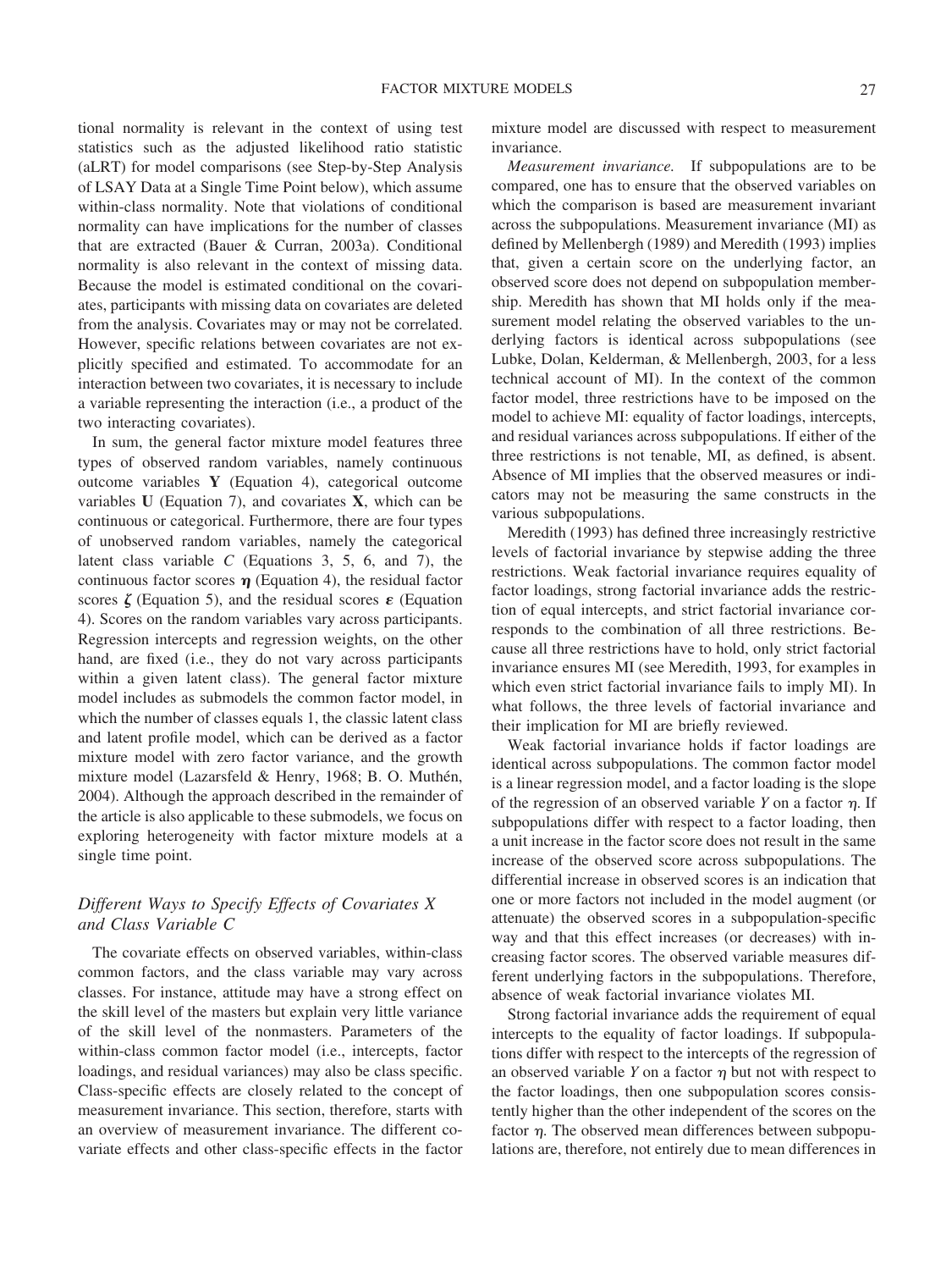the factor  $\eta$ , but they are at least partially due to the effects of factors not explicitly included in the model. Hence, absence of strong factorial invariance is also a violation of MI.

Strict factorial invariance adds the restriction of equal residual covariances to the equality of loadings and intercepts. In the common factor model, the residual variance is the sum of specific factor variance and random measurement error variance. These two sources of variance cannot be separated. Differences in residual variance can, therefore, be due to differences in specific factor variance, random measurement error variance, or a combination of the two. Differences in specific factor variance indicate that specific factors boost or attenuate individual differences in observed scores differentially across subpopulations. The observed scores may not measure the same constructs across subpopulations; hence, absence of strict factorial invariance violates MI.

Note that strong factorial invariance is often considered to be a sufficient basis for the comparison of subpopulations (Little, 1997; Widaman & Reise, 1997). This is due to the theoretical consideration that even in the presence of residual variance differences (a) loading equality ensures that factor variances and covariances can be compared across subpopulations and (b) intercept equality ensures that observed mean differences are due to factor mean differences. In the factor model, the residuals, which contain possible effects of specific factors, are assumed to have zero means in all subpopulations. Consequently, if observed mean differences are due to mean differences in specific factors in addition to factor mean differences, the specific factor mean differences would be manifest in terms of intercept differences. Hence, intercept equality implies absence of specific factor mean differences. In a practical situation, however, equality restrictions are evaluated based on likelihood ratio tests and measures of goodness of fit. Lubke and Dolan (2003) have shown that unrestricted residual variances across subpopulations may leave specific factor mean differences undetected. In the absence of substantive theory that would support differences in residual variances in a given study, it seems advisable not to neglect the third requirement of MI.

Assuming MI, differences in means of **Y** between subpopulations are exclusively due to differences in common factor means, and differences in covariances of **Y** are exclusively due to differences in common factor covariances. Because, in case of MI, the measurement model relating observed variables to the factors is the same for all subpopulations, the interpretation of the factors is the same for all subpopulations. This fact greatly simplifies comparisons between subpopulations.

Partial MI (PMI) refers to the absence of MI in one or more observed items of a test in which the remaining

items are invariant (Byrne, Shavelson, & Muthén, 1989). The interpretation of subpopulation differences is more cumbersome in case of PMI and depends on whether PMI concerns absence of loading equality, intercept equality, residual variance equality, or a combination of the three. As shown previously, in case of absence of intercept equality, higher scores on the noninvariant observed variable are not necessarily due to higher scores on the construct of interest. However, such a model may still be highly interesting in an exploration of subpopulation differences because it reveals a subpopulation difference in the response to the noninvariant item. To limit the number of model comparisons, one may compare measurement-invariant models with models in which the intercepts of an entire scale are unrestricted. This approach is illustrated in the analysis of the Longitudinal Study of American Youth (LSAY) data.

*Class-specific effects.* Seven different possible classspecific effects correspond to the parameters with a subscript *k* in Equations 4, 5, and 6. They are labeled in Figure 2 with numbers 1 through 7 and are discussed in terms of the example described in the beginning of this section.

The first three effects concern class-specific factor loadings, intercepts, and residual variances. The implication with respect to MI of these effects was discussed previously.



*Figure 2.* Different effects of covariate *X* and class variable *C.* Solid lines indicate class-invariant parameters. Dashed lines indicate the possibility to specify class-specific parameters.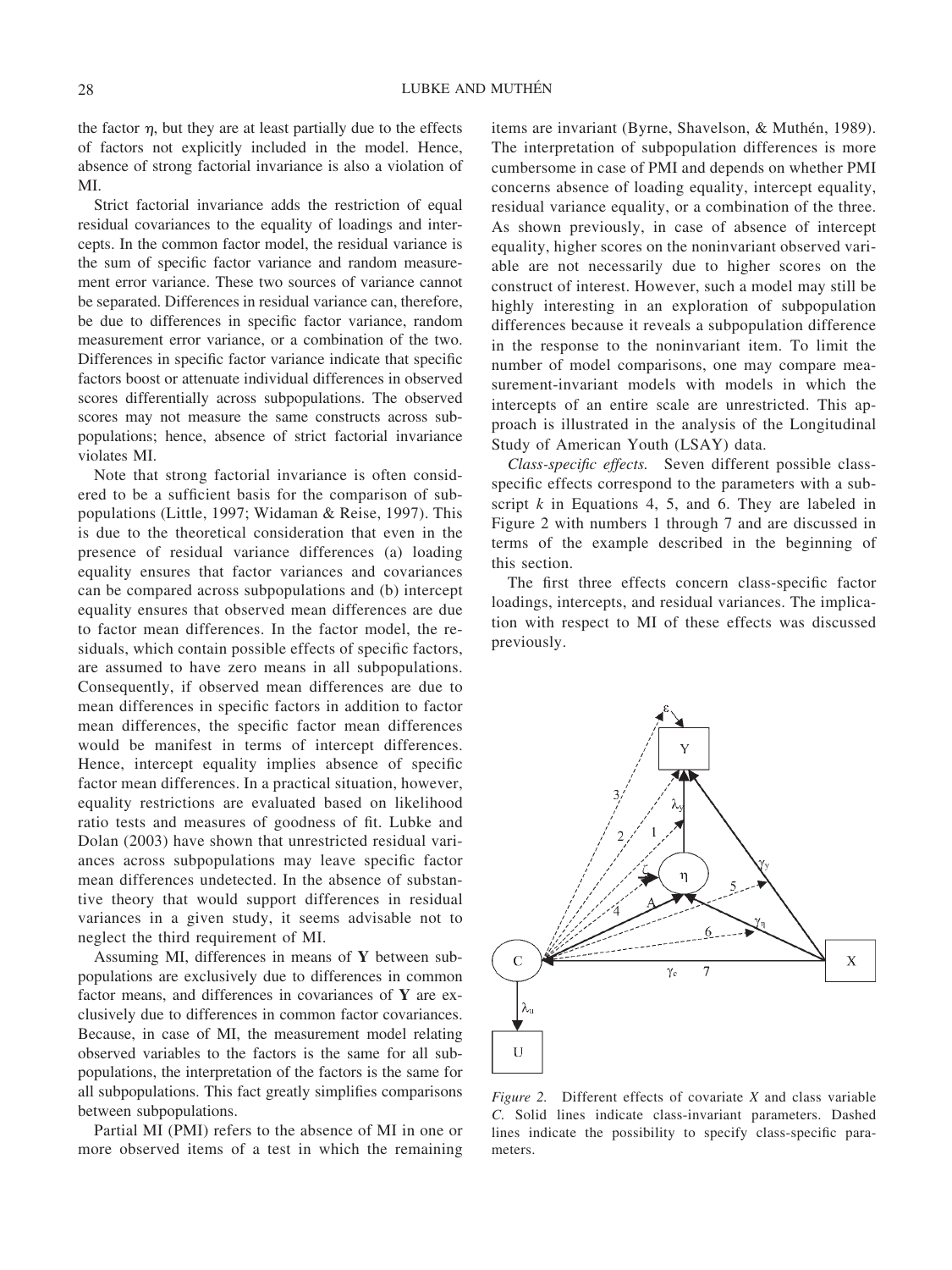Path 1. Path 1 refers to class-specific factor loadings. Using the example, a higher factor loading for the masters, for example, means that skill level interacts with being a master versus a nonmaster; with an identical increase in skill level, the observed scores of the masters would increase more than those of the nonmasters.

Path 2. Path 2 indicates class-specific intercepts. A class-specific intercept occurs if all masters have the same advantage on one of the items and if this advantage cannot be explained by a higher score on the skill factor or by the covariates **X**.

Path 3. Path 3 represents class-specific residual variances, which arise if scores of masters vary more (or less) than the scores of nonmasters because of a difference in variation of specific factors or measurement error.

*Path 4.* Path 4 indicates the effects of the class variable on the common factors. These effects serve to model factor mean and covariance differences between masters and nonmasters that are not accounted for by one or more covariates. Effects of the class variable on the common factors do not violate MI. In fact, the comparisons of classes with respect to factor means and covariances are often the focus of a study.

There are three different possible ways to include covariate effects. All covariate effects can be specified as class-invariant or as class-specific effects. First, covariates can explain within-class variation by directly influencing observed variables **Y** through regression coefficient  $\gamma_{v}$ . Second, covariates can influence the observed variables indirectly through latent continuous variables  $\eta$ , which is modeled using coefficient  $\gamma_{\eta}$ . Third, covariates can explain between-class variation by influencing the latent class variable *C,* which is conveyed through coefficient  $\gamma_c$ .

*Path 5.* The path  $\gamma_v$  is the direct effect of the covariate on an observed variable. It indicates that within class some of the variation in the observed variable is due to variation in *X.* Equally, the mean of the observed variable depends at least partially on the covariate. The interpretation in terms of the hypothetical example is as follows. Attitude influences performance on one (or more) of the test items in addition to the influence of the latent cognitive skill factor. If this path is specified to be class invariant, the latent classes can still be compared in a straightforward way with respect to their factor intercepts (e.g., masters and nonmasters differ with respect to their skill level, there is no difference between masters and nonmasters in the influence of attitude on the particular test items). If, alternatively, the effect of the covariate is class specific, then there is noninvariance across classes. Path 5 means that there is an interaction between the class variable and the covariate with respect to the effect on the observed variable. The measurement model, which relates observed variables to the factors, is not the same across classes; hence, class comparisons are more complicated to interpret. In terms of the example, masters and nonmasters differ with respect to skill, and the effect of attitude on one of the test items may be high for the nonmasters but almost absent for the masters.

*Path 6.* The path  $\gamma_n$  specifies an effect of the covariates on the factor means and covariances. In other words, attitude has an effect on the skill level. If this effect is class invariant, then the effect is the same for the masters and the nonmasters and there is no violation of MI. If the effect is allowed to vary across classes, we have an interaction between the class variable and the covariate with respect to the effect on the factor. This is not a violation of MI because the measurement model relating Y to  $\eta$  does not vary across classes.

*Path 7.* The path  $\gamma_c$  concerns the prediction of the odds of belonging to one class versus belonging to a reference class. For instance, in a three-class model, there are two such regression coefficients corresponding to (a) the odds of belonging to Class 1 versus Class 3 and (b) the odds of belonging to Class 2 versus Class 3. It is possible to restrict these covariate effects to be equal for all possible odds, but usually the effect will differ.

Although the possibility of specifying different classspecific effects is clearly an advantage, it is also obvious that the interpretability of a model can rapidly decrease with an increasing number of effects. Ideally, decisions to include or not include class-specific effects in the model are theory driven. For instance, attitude may be expected to have an impact on the variation in skill level within the masters and the nonmasters classes and on the skill level differences between masters and nonmasters. Consequently, the factor and the class variable would be regressed on attitude. A covariate such as course participation may be important mainly in explaining differences between masters and nonmasters. In that case, only the class variable is regressed on the covariate. In an exploratory analysis, in which theory with respect to the sources of population heterogeneity is less specific, a series of models may be considered in which increasingly restrictive models are fitted to the data. Initial models may include effects of the covariates on both the withinclass factors and the latent class variable. To explore mean differences between classes, which are generally a main interest of a mixture analysis, one may compare models with class-specific intercepts (i.e., partially invariant models) with models with class-invariant intercepts. This approach is illustrated in the analysis of the LSAY data.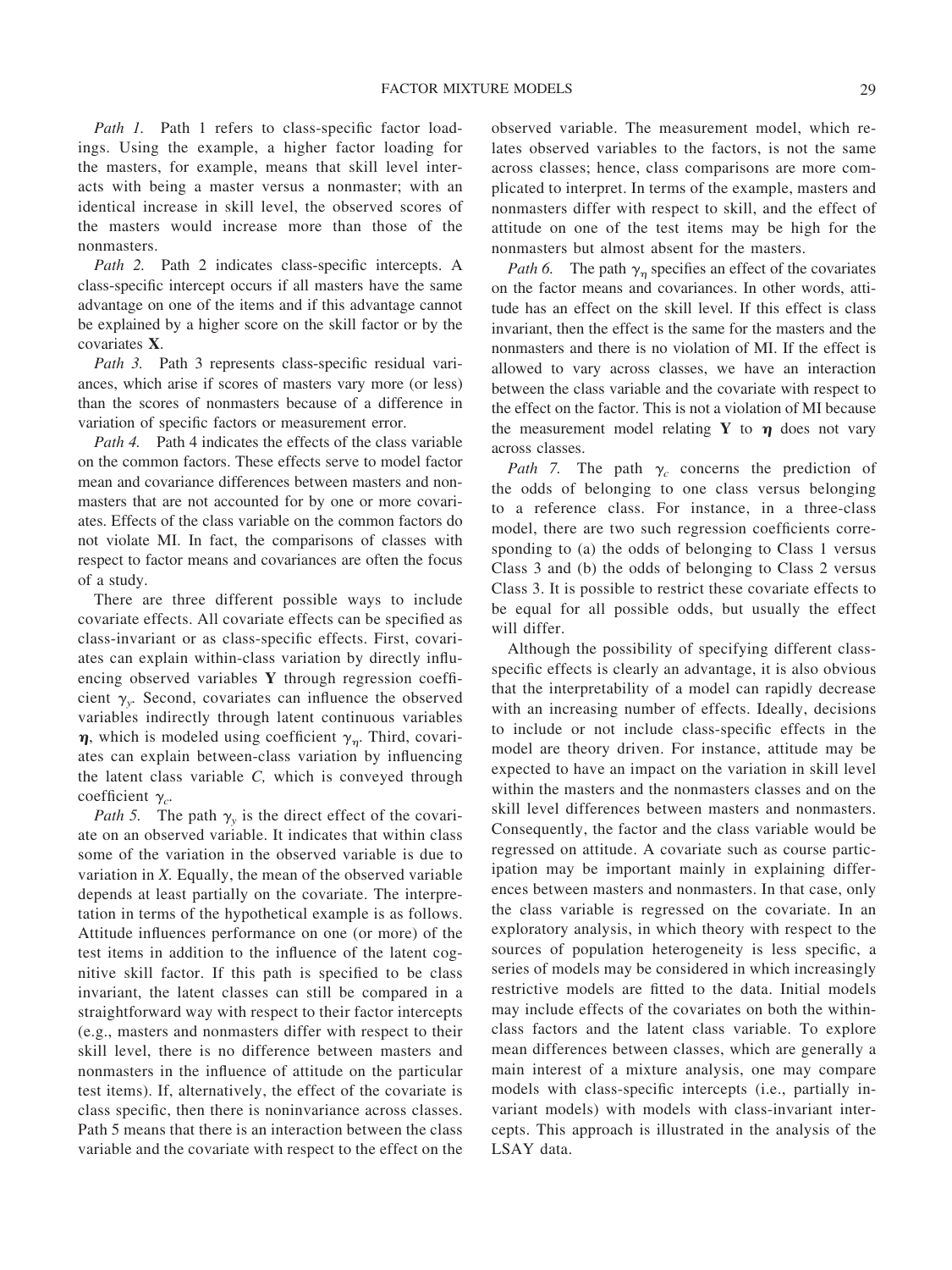Step-by-Step Analysis of LSAY Data at a Single Time Point

# *General Outline*

The step-by-step analysis in this section provides an illustration of how population heterogeneity may be investigated with factor mixture models. The latent class variable serves to model unknown heterogeneity, whereas variables that are known to induce heterogeneity are included as covariates. In the current approach, the researcher has to specify the number of latent classes for each model beforehand. During the model estimation, not only are the parameters of the model estimated but the posterior probabilities with which each participant belongs to each of the classes are calculated. Hence, the results consist of the model parameters such as within-class factor loadings and intercepts, factor mean differences between classes and so on, and the posterior class probabilities for each participant. For instance, the resulting class probabilities for the first participant in a study may be .85, .10, and .05 of belonging to Classes 1, 2, and 3, respectively, and for the second participant .95, .05, .0, and so on. On the basis of their highest probability, participants can be assigned to one of the classes. This classification is the basis for post hoc analyses, which serve to compare classes, and to decide whether an additional class is informative.

*Fitted models.* In the main analysis below (see *Factor Mixture Modeling*), the within-class models are confirmatory factor models. Hence, the analysis is not exploratory with respect to the factor structure of the test. The pattern of factor loadings is assumed to be known from previous research. The analysis is exploratory with respect to the sources of population heterogeneity. Commonly, a key interest in an exploration of population heterogeneity is the investigation of mean differences between latent classes.

In the analysis of the LSAY data, we, therefore, fit four models with increasing restrictions on the model for the observed means within class. In all four models, loadings are class invariant such that factor variances and covariances can be compared across classes. Residuals are equally class invariant. Model 1 imposes no restrictions on the means of the observed variables (i.e., the intercepts of all indicators of the math and science factor are class specific). This is the noninvariant model. Next, two different partially invariant models are specified. In Model 2, all intercepts of the indicators of the math factor are specified to be class specific, but the science scale is specified to be measurement invariant. If this model holds, classes can be compared with respect to the means of the science factor. The class differences in the individual indicators of the math factor can be due to other factors in addition to the math factor and have to be interpreted accordingly. In Model 3, the pattern is reversed and the math scale is specified to be invariant whereas the science scale is noninvariant. Model 4 is a fully measurement invariant model in which factor loadings, intercepts, and residual variances are specified to be equal across classes.

The main analysis is followed by a post hoc comparison with respect to background variables. Intercept differences may be due to mean differences in specific factors. To detect potential specific factors (or variables related to specific factors), it is useful to compare classes with respect to available background variables that had not been included in the main analysis and to investigate how classes differ with respect to these background variables. If classes differ substantially with respect to a background variable, it can be included as a covariate in a subsequent analysis.

In an empirical study, often large numbers of background variables are measured. Only some of these variables are known to induce heterogeneity, whereas others are measured for exploratory purposes. On the basis of a simulation study by Lubke and Muthén (2003), we propose to include only those variables as covariates in the factor mixture models that are expected to have a significant effect and to use all other background variables in post hoc analyses. The simulation study has shown that covariates with medium to large effects on class membership improve model performance in terms of correct class assignment and parameter recovery. Including large numbers of categorical covariates may lead to convergence problems, which are likely due to low frequencies of some combinations of response categories. In the current illustration, the choice of variables that are included as covariates in the main analysis and variables that are used in the post hoc analysis is entirely arbitrary.

*Model comparisons.* Models are fitted with an increasing number of classes, and the fit of the different models is compared. Regarding mixture model comparisons, the following issue deserves consideration. Model misspecifications can correspond to the imposed restrictions within class (e.g., restrictions of measurement invariance) or to the number of classes. To achieve an improvement in model fit, restrictions within class can be relaxed or the number of classes can be increased. Hence, model comparisons have to be carried out both between models with different numbers of classes and between models that differ with respect to their restrictions. Models that impose more restrictions on the means and covariances within class imply a different distribution of the data than a more lenient model with the same number of classes. More restrictive within-class models often require the addition of more classes than models that are more lenient. For instance, the fully invariant model may require more classes than the more lenient partially invariant models. In that case, models with different numbers of classes need to be compared. Models with different numbers of classes cannot be compared using the usual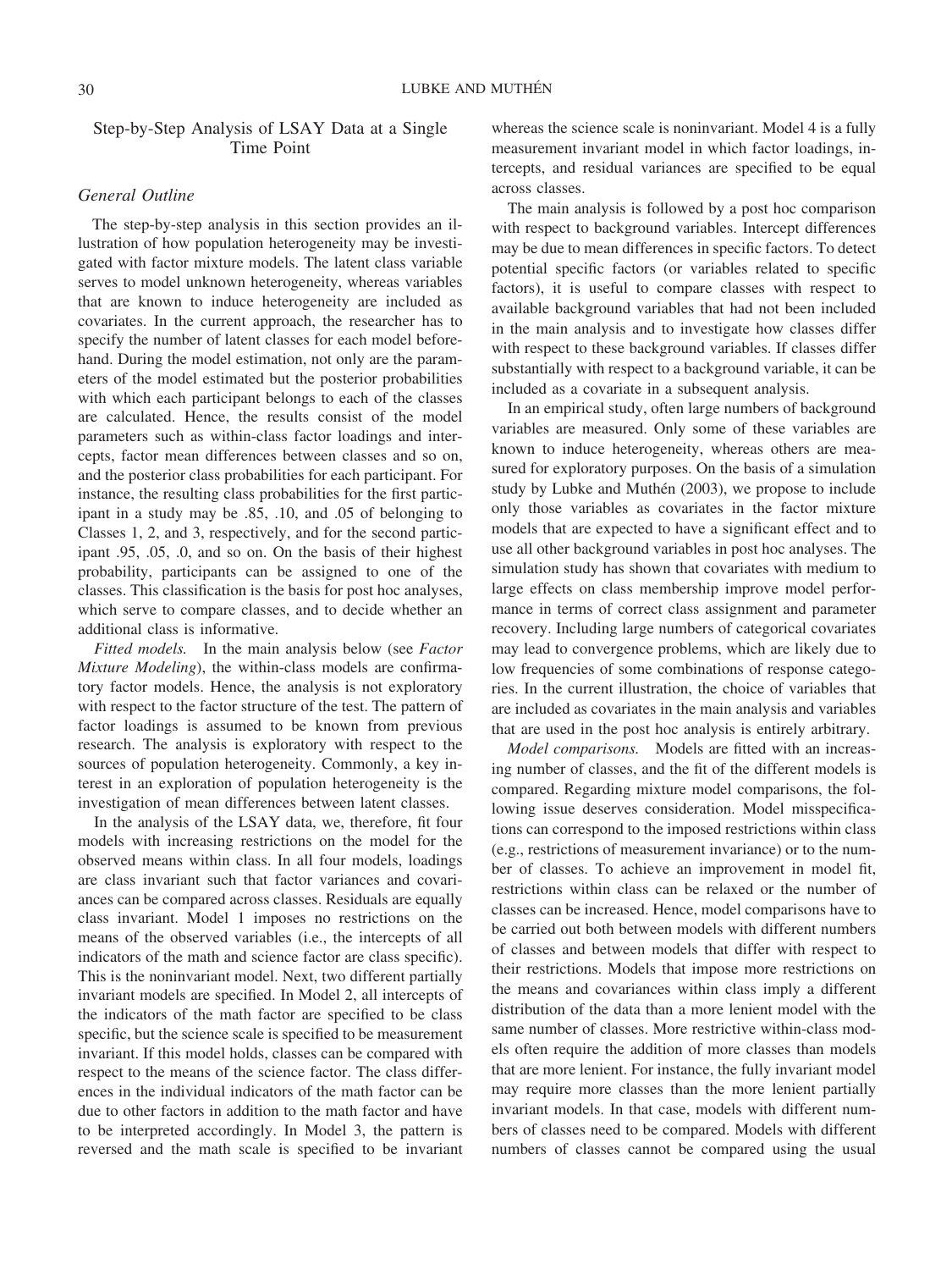likelihood ratio test because regularity conditions are not met (Cramér, 1946; McLachlan & Peel, 2000).<sup>2</sup>

There are different approaches to compare models and to decide on the number of classes (see, for instance, Nagin, 1999). Commonly used are fit indexes such as the Akaike Information Criterion (AIC), Bayesian Information Criterion (BIC), sample size-adjusted BIC (aBIC), and aLRT. These indexes are described in Akaike (1974), Schwarz (1978), L. K. Muthén and Muthén (2001), and Lo, Mendell, and Rubin (2001), respectively. Because AIC, BIC, and aBIC have different penalties on the number of parameters and adjust differently for sample size, different decisions may be reached based on those criteria. In addition to the information criteria and the aLRT, we approach the comparison of models also from a more content-oriented point of view. An additional class may reveal an interesting subpopulation. However, an additional class may also result in the splitting of a well-interpretable latent class into two poorly interpretable classes. The utility of an additional class with respect to substantive theory can be assessed by comparing classes with respect to factor means or intercepts of observed variables and the means of the covariates. The stability of a given class across solutions with increasing numbers of classes can be traced with transition matrices. Transition matrices show how many participants from a given class of, for example, a two-class model are assigned to each of the classes in a three-class model.

In the following analysis, the numbers of factors of the test are assumed to be known, and confirmatory within-class models are specified. If the measurement model that relates observed variables to underlying factors is unknown, it is possible to specify exploratory factor models with increasing numbers of factors as within-class models (McLachlan & Peel, 2000). The exploratory factor mixture model is a submodel of the general factor mixture model described previously. In the exploratory factor mixture model, both the factor structure and the sources of population heterogeneity are explored simultaneously. Measurement models may also differ with respect to their factor structure across classes (e.g., see Dolan & van der Maas, 1998). Note that if the factor structure within class has to be investigated, the possibility of specifying equivalent models has to be taken into account. Equivalent models imply the same distribution but differ with respect to the structure they impose on the data and may differ considerably with respect to their conceptual interpretation. In the context of models for data from single homogeneous populations, the problem of equivalent models has led to a considerable body of research (see, for instance, Hershberger, 1994; Luijben, 1993; MacCallum, Wegener, Uchino, & Fabrigar, 1993; Raykov & Marcoulides, 2001). In the context of mixture models, additional problems may arise because models for different numbers of classes may imply the same mixture distribution (for examples, see McLachlan & Peel, 2000). Addressing the

problem of equivalent models in detail, however, is beyond the scope of this study.

## *Data Description*

Starting in 1987, LSAY data have been collected for two cohorts through 1994 (Miller, Kimmel, Hoffer, & Nelson, 2000). Both cohorts are national samples. As part of the LSAY, a math and a science achievement test was administered each year. For current purposes, data from the second cohort obtained during the last year at high school are analyzed. More specifically, we use the scores derived by Miller et al. (2000) based on item response theory (IRT) for the four math subscales (i.e., basic mathematics, algebra, geometry, and quantitative literacy) and the IRT scores computed for the three science subscales (i.e., biological, physical, and environmental sciences). The measurement model has a two-factor structure, with math subscales loading on a math factor and science subscales loading on a science factor. The model has a single cross-loading (i.e., environmental sciences has a small negative loading on the math factor). Gender and urban status are treated as known sources of heterogeneity and are incorporated as covariates in the factor mixture models. Urban status indicates whether a student lives in a suburban, urban, or rural environment. Urban and rural students do not differ significantly with respect to their math and science subscale scores (Miller et al., 2000). Both urban and rural students score lower than suburban students. Hence, a binary covariate is created: urban–rural versus suburban. The sample size in the illustration is 982 participants. As mentioned, factor mixture models are estimated conditional on covariates; therefore, the participants included in this illustration have no missing data on the covariates. Coincidentally, there are also no missing data on the math and science subscales.

The LSAY data have a multilevel structure because of the sampling design (e.g., students within classes within schools within neighborhoods). In the current study, we initially used the so-called sandwich estimator to compute parameter estimates and their standard errors (Amemiya, 1985; Zeger & Liang, 1986). This estimator accounts for the fact that observations are not independent. Because the results were very similar to those using the maximum likelihood estimator, only the latter results are presented. For more in-depth description of the design of the LSAY, the

<sup>&</sup>lt;sup>2</sup> Suppose  $H_0$  corresponds to a model with *k* classes, which is to be tested against a model with  $k + 1$  classes. The *k*-class model can be specified to have one of the mixing proportions equal to zero. All other parameters being equal, it can also be specified by letting the means of two classes be equal. Hence, true values of parameters under  $H_0$  are on the boundary of the likelihood and also in a nonidentifiable subset of the parameter space, which renders regularity conditions invalid (see McLachlan & Peel, 2000, p. 187).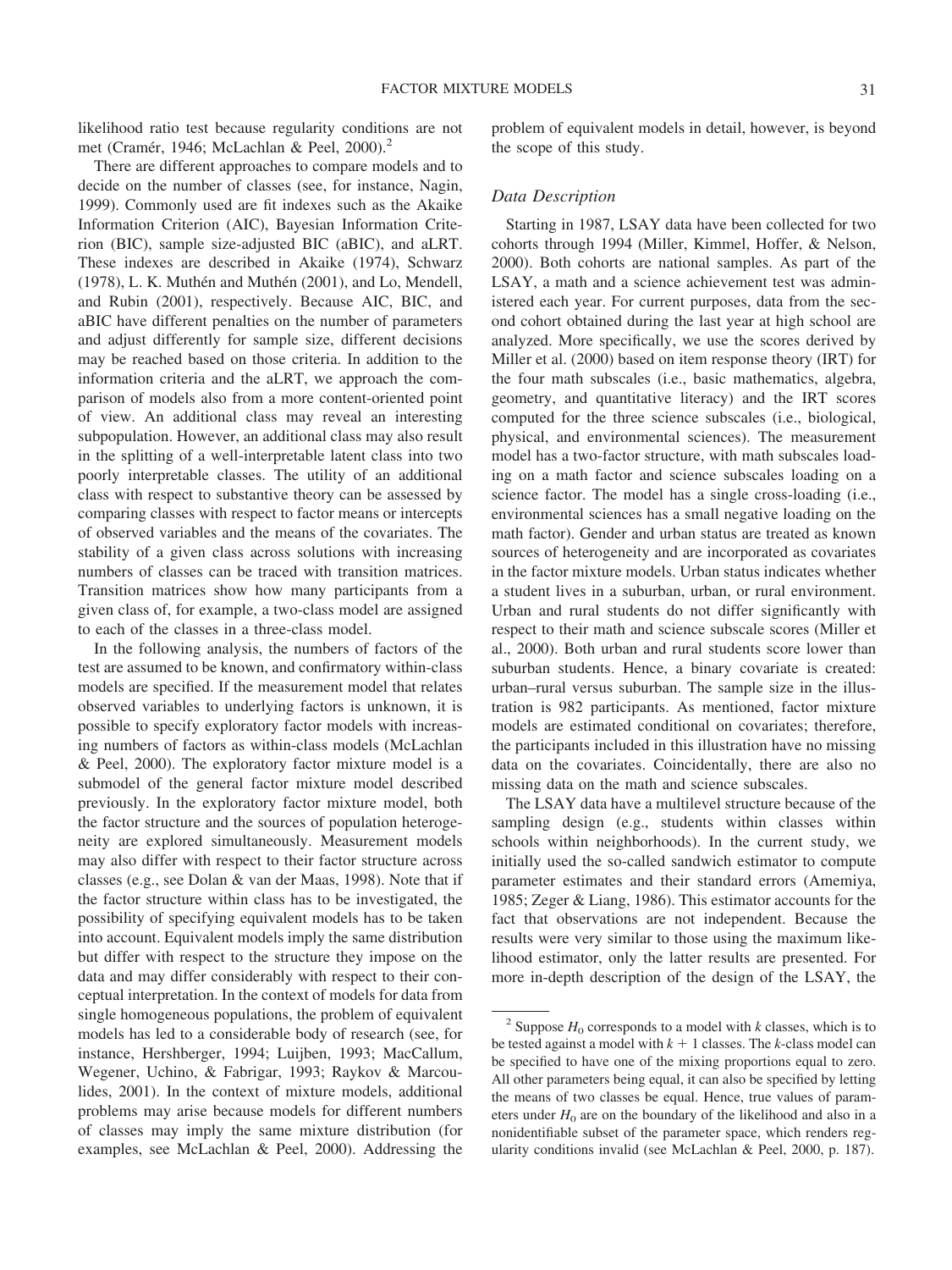sampling scheme, and other details, the reader is referred to the LSAY manual (Miller et al., 2000). Model fitting is carried out with Mplus 2.1 (L. K. Muthén & Muthén, 2002). Post hoc class comparisons are done in S-PLUS (S-PLUS, 2001) but may also be done in any spreadsheet program that allows for the computing of mean values.<sup>3</sup>

#### *Factor Mixture Modeling*

The distribution of the covariates gender and urban status in the total sample is shown in Table 2. The regression of factor scores on the covariates is estimated in all classes and is specified to be class specific. In other words, it is estimated how much variation in the common factors is due to gender and urban status within each of the classes. The class variable is also regressed on the covariates, which gives an estimate of the between-class variation that is due to gender and urban status.

The proportion females in the total sample is .53 and the proportion urban–rural students is .56.

Tables 3 and 4 show that gender and urban status are indeed inducing heterogeneity in the sample. The means on the math and science subscale scores are higher for the boys than for the girls and also higher for the suburban students than for the urban–rural students.

Results of latent class models, including factor mixture models, can depend on starting values for the parameters. This is due to the possibility that the likelihood has multiple local minima. Depending on the set of starting values, the estimation algorithm may stop at a local minimum and fail to detect the global minimum. The problem of multiple local minima may be especially severe if the covariance matrices are not equal across classes (McLachlan & Peel, 2000). A common way to address this problem is to estimate the model with different sets of starting values and choose the solution with the smallest minimum. In the current analysis, each model is fitted with several different sets of starting values. We provide class-specific starting values for the factor means (if these are not fixed to zero). All other parameters have default starting values, which do not differ across classes. Factor loadings have default starting values equaling 1, whereas intercept starting values are 0. None of the models displayed convergence problems during parameter estimation.

Table 2 *Cross-Tabulation of Gender and Urban Status*

| Gender          | Urban–rural | Suburban | Marginal<br>counts |
|-----------------|-------------|----------|--------------------|
| Female          | 308         | 209      | 517                |
| Male            | 241         | 224      | 465                |
| Marginal counts | 549         | 433      | 982                |

*Results of mixture modeling.* To obtain a baseline by which mixture models can be evaluated, a two-factor singleclass model was first fitted to the data. In a single-class model, the means cannot be structured. The factor scores are regressed on gender and urban status. These covariates explain 5% of the variance of the math and science factor in the total sample. The factor mixture models can provide a more detailed picture, as shown next.

Two-, three-, four-, and five-class versions of the noninvariant Model 1, the partially invariant Models 2 and 3, and the fully invariant Model 4 are fitted. The results in Table 5 pertain to Models 1, 2, and 4. Model 2 always outperforms Model 3, and the results of Model 3 are, therefore, not presented. In Model 2, the science scale is measurement invariant, but the intercepts of the indicators of the math factor are class specific. The first three columns of Table 5 show the fit indexes AIC, BIC, and aBIC. A model with a lower AIC, BIC, or aBIC is preferred over one with higher indexes. The fourth column shows the aLRT, which provides a test whether deleting a class results in a significantly worse fit (Lo et al., 2001). A significant *p* value of the test confirms, therefore, that the current model fits better than the model with one class less.

Fitting a single-class model results in worse fit measures than any of the two-class models. Equally, the *p* values of the aLRT of all two-class models confirm that two classes provide a better fit than the single-class model. Among the two-class models, the noninvariant Model 1, which is the least restrictive model, fits best. This changes when a third class is added. The indexes indicate that a three-class model should be preferred to the two-class model and that, within the three-class models, the partially invariant model provides the best fit. The results of the four-class models are consistent with respect to the best fitting model, which is again the partially invariant model. For the partially invariant model, the indexes are also in agreement with respect to the need of the fourth class. For the other two models, AIC and aBIC favor the four-class solutions, whereas BIC and aLRT favor the three-class solutions. The five-class models show almost the same pattern. The difference is that BIC and aLRT indicate that four classes suffice not only for the noninvariant and the invariant model but also for the partially invariant model. AIC and aBIC favor the five-class partially invariant model. To complete the model-fitting part of the investigation, a six-class partially invariant model is fitted to the data. The pattern of results remains unchanged; only AIC and aBIC indicate the need of the sixth class.

It is noteworthy that the factor structure is stable across models. The estimates of corresponding factor loadings are

<sup>&</sup>lt;sup>3</sup> An Mplus input file with comments and a file containing artificial data with a structure similar to the LSAY data are available at http://dx.doi.org/10.1037/1082-989X.10.1.21.supp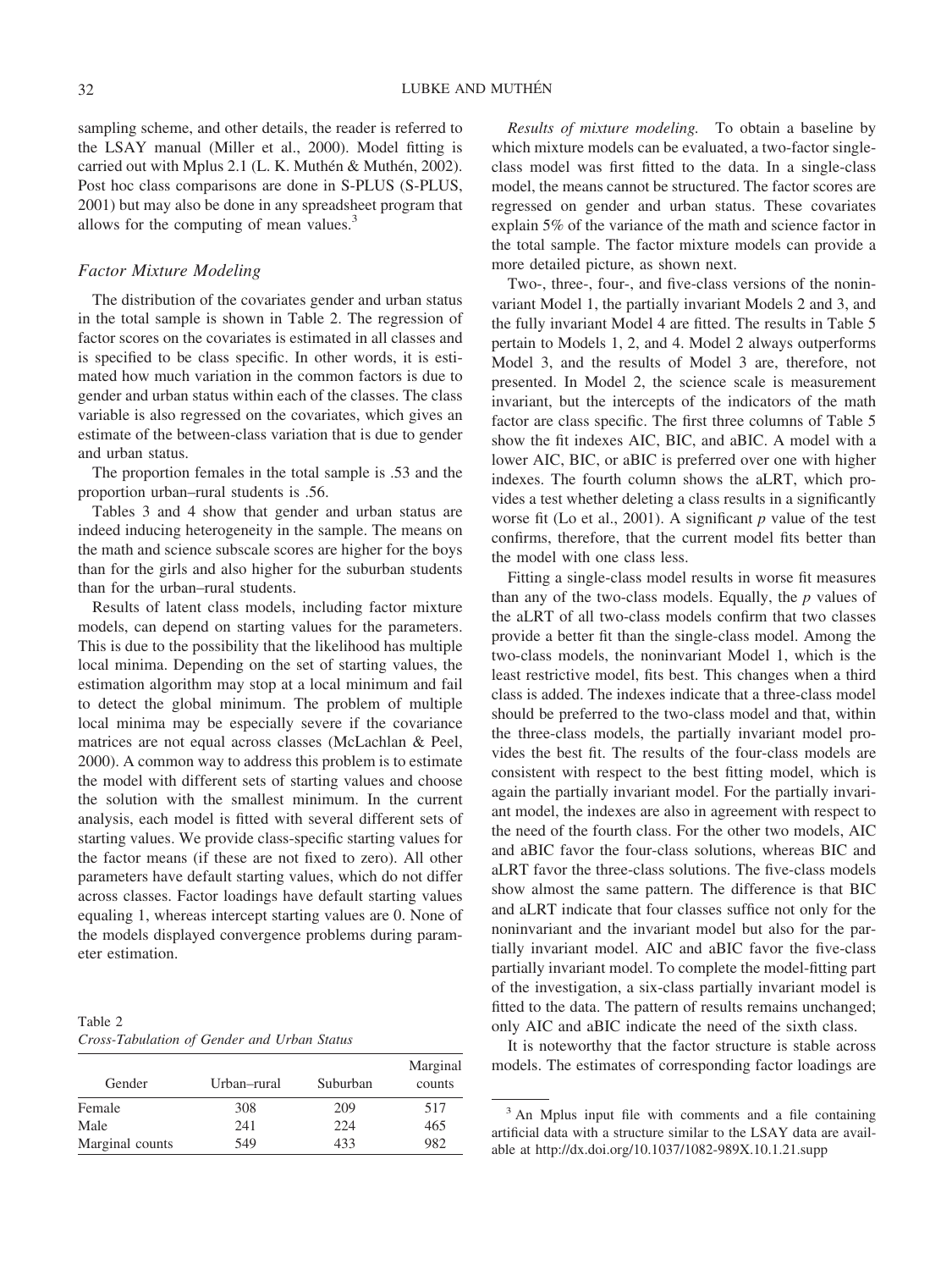| Gender           | Algebra | Geometry | Quant. lit. | Basic | Env. sci. | <b>Biology</b> | Physics                         |  |  |  |  |  |
|------------------|---------|----------|-------------|-------|-----------|----------------|---------------------------------|--|--|--|--|--|
| Female           |         |          |             |       |           |                |                                 |  |  |  |  |  |
| $\boldsymbol{M}$ | 9.2     | 8.1      | 7.0         | 7.1   | 6.7       | 6.8            | 6.7                             |  |  |  |  |  |
| SD               | 2.3     | 2.1      | 1.5         | 1.3   | 1.3       | 1.3            | $\overline{1}$ . $\overline{2}$ |  |  |  |  |  |
| Male             |         |          |             |       |           |                |                                 |  |  |  |  |  |
| $\boldsymbol{M}$ | 9.3     | 8.5      | 7.3         | 7.2   | 7.0       | 7.0            | 7.1                             |  |  |  |  |  |
| SD               | 2.6     | 2.3      | 1.6         | 1.4   |           |                | 1.4                             |  |  |  |  |  |
|                  |         |          |             |       |           |                |                                 |  |  |  |  |  |

Table 3 *Mean Subscale Scores for Gender*

*Note.* Quant. lit.  $=$  quantitative literacy; Basic  $=$  basic mathematics; Env. sci.  $=$  environmental science.

similar in value, and the loadings have the same order regardless of the number of classes a model has or how the observed means are structured. The same holds for the residual variances. The proportion of variance in the observed variables that is explained by the factors (e.g., the observed variable  $R^2$ s) ranges very consistently between 0.4 and 0.8 across all models. Parameter values and standard errors of factor loadings, residual variances, and factor covariances for the four-, five-, and six-class partially invariant models are presented in Table 6.

The four-, five-, and six-class partially invariant models are selected for further investigation. The question whether, compared with the four-class model, the additional classes in the five- and six-class model provide useful information concerning heterogeneity is addressed in the following four ways. First, because the science scale in this model is measurement invariant, classes can be compared with respect to the science factor means. The intercepts of the indicators of the math factor are class specific; hence, class differences in the math subscales cannot be attributed to math factor differences but have to be interpreted as observed mean differences. Observed mean differences may be due to other factors in addition to the underlying math factor. Second, for each of the three models, participants are assigned to the class corresponding to their highest posterior class probability. Based on the assignments, proportions of females and urban–rural students for each class can be computed, which, in turn, can be used to characterize the classes. Third, the class assignments are used to compute the within-class means of a number of behavioral and attitudinal variables that are potential sources of heterogeneity and that are included only in the post hoc analysis: thoughts of dropping out, disciplinary problems, boredom at school, and number of friends who had dropped out of high school. Finally, the class assignments are used to derive transition matrices for the four-class to five-class and five-class to six-class models. These matrices show how many participants of a given class of a model with a given number of classes migrate to each of the classes of a model with an additional class. An indication of a stable class would be if Class 1 of a 4-class model, for example, has almost the same members as one of the classes in the corresponding fiveclass model. Characterizing classes and tracing stable classes can provide insight whether additional classes are informative.

Table 7 provides the latent class proportions, the range of intercepts of the math subscales and the science factor mean, the within-class proportions of gender and urban status, and the means of thoughts of dropping out, disciplinary problems, boredom at school, and the number of friends who had dropped out of high school for the four-, five-, and six-class partially invariant model. Tables 8 and 9 show the transition matrices for the four-class to the fiveclass model and the five-class to the six-class model, respectively.

Class 1 of the four-class model has intermediate to high scores on the math subscales and an intermediate score on the science factor. It contains 38% of the participants. About 70% of the members of this class form Class 2 of the five-class model, which, in turn, remains relatively stable

Table 4 *Mean Subscale Scores for Urban Status*

|              | <i>ricent</i> bubbeene beered for crown bienes |          |             |              |           |            |         |  |  |  |  |
|--------------|------------------------------------------------|----------|-------------|--------------|-----------|------------|---------|--|--|--|--|
| Urban status | Algebra                                        | Geometry | Quant. lit. | <b>Basic</b> | Env. sci. | Biology    | Physics |  |  |  |  |
| Urban-rural  |                                                |          |             |              |           |            |         |  |  |  |  |
| M            | 8.8                                            | 7.9      | 6.9         | 6.9          | 6.6       | 6.7        | 6.6     |  |  |  |  |
| SD           | 2.4                                            | 2.1      | 1.6         | 1.4          | 1.5       | 1.4        |         |  |  |  |  |
| Suburban     |                                                |          |             |              |           |            |         |  |  |  |  |
| M            | 9.5                                            | 8.8      | 7.5         | 7.4          | 7.2       | 7.1        |         |  |  |  |  |
| SD           | 2.4                                            |          |             | 1.3          | 1.4       | $\cdot$ .4 |         |  |  |  |  |

*Note.* Quant. lit.  $=$  quantitative literacy; Basic  $=$  basic mathematics; Env. sci.  $=$  environmental science.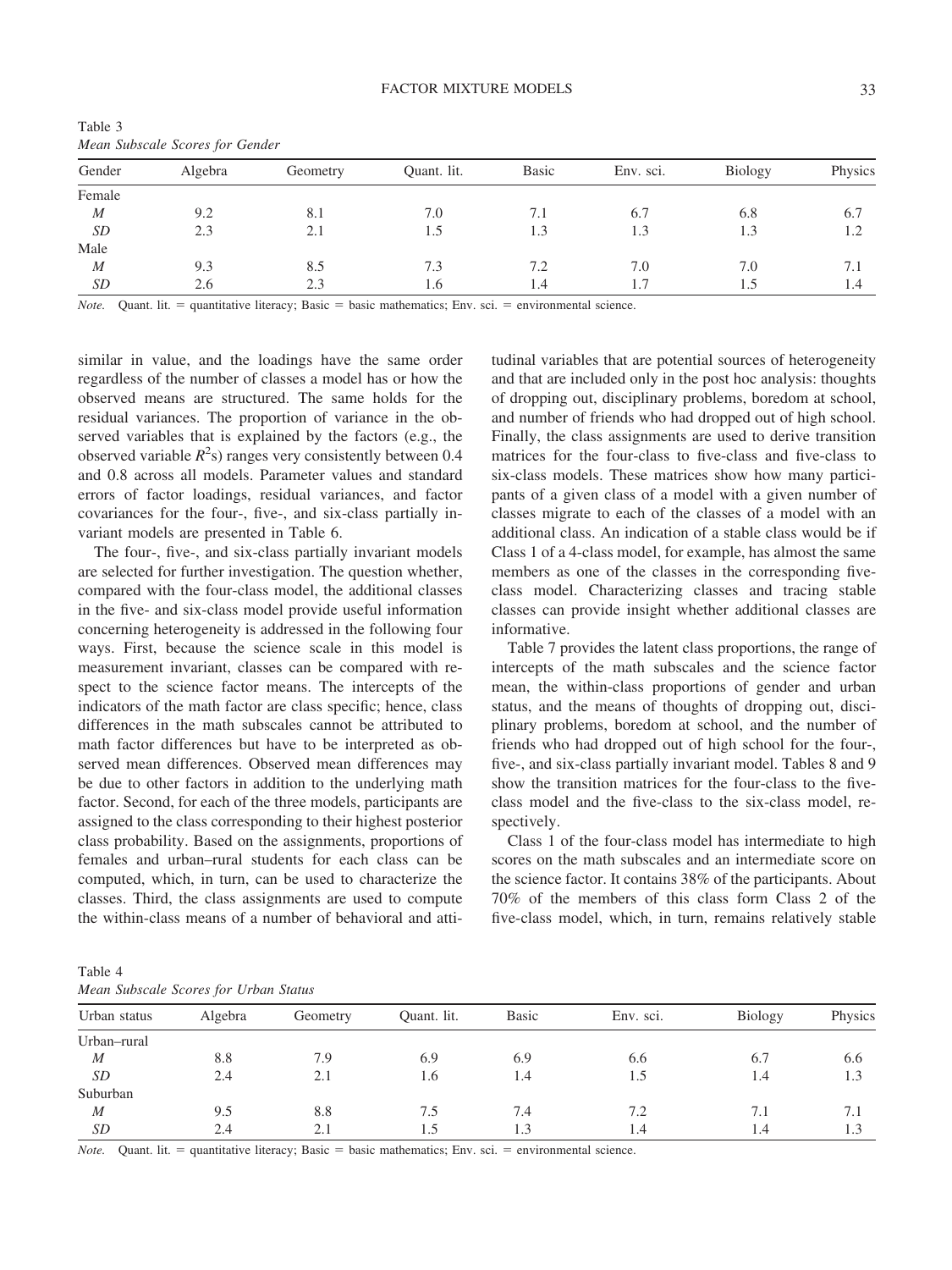Table 5 *Fit Indexes for One- to Six-Class Models*

|                     |          |              |          | aLRT     |
|---------------------|----------|--------------|----------|----------|
| Variable            | AIC      | <b>BIC</b>   | aBIC     | (p)      |
|                     |          | Single class |          |          |
| Unstructured        |          |              |          |          |
| means               | 17,493.7 | 17,625.7     | 17,540.0 | N/A      |
|                     |          | Two class    |          |          |
| Noninvariant        | 17,159.7 | 17,359.8     | 17,229.6 | .0       |
| Partially invariant | 17,194.5 | 17,385.2     | 17,361.4 | $\Omega$ |
| Fully invariant     | 17,413.0 | 17,589.1     | 17,474.7 | .0       |
|                     |          | Three class  |          |          |
| Noninvariant        | 17,061.3 | 17,330.2     | 17,155.5 | $\Omega$ |
| Partially invariant | 16,949.9 | 17,199.2     | 17,037.3 | .0       |
| Fully invariant     | 17,339.9 | 17,560.0     | 17,417.1 | .0       |
|                     |          | Four class   |          |          |
| Noninvariant        | 17,032.2 | 17,369.6     | 17,150.4 | .37      |
| Partially invariant | 16,881.6 | 17,189.7     | 16,989.6 | .03      |
| Fully invariant     | 17,233.4 | 17,497.5     | 17,326.0 | .48      |
|                     |          | Five class   |          |          |
| Noninvariant        | 16,948.5 | 17,354.3     | 17,090.7 | .68      |
| Partially invariant | 16,847.4 | 17,213.8     | 16,975.6 | .84      |
| Fully invariant     | 17,199.0 | 17,507.0     | 17,307.0 | .64      |
|                     |          | Six class    |          |          |
| Partially invariant | 16,795.6 | 17,221.0     | 16,944.7 | .30      |

*Note.* Lower values of the information criteria AIC, BIC, and aBIC indicate better fitting models.  $AIC = Akaike$  Information Criteria;  $BIC =$ Bayesian Information Criteria; aBIC = adjusted BIC; aLRT = adjusted likelihood ratio test statistic.

and appears as Class 2 of the six-class model. The proportion of females and urban–rural students is higher than in the total sample.

Class 2 of the four-class model excels in the math subscales and the science factor. The class is almost identical to Class 4 of the five-class model and to Class 4 of the six-class model. This class consists of about 40% of the sample and has slightly more boys and clearly more suburban students than the general sample.

Class 3 of the four-class model can be characterized as the low-scoring class in both math and science and contains 16% of the participants. It largely contributes to Class 3 of the five-class model, and Class 6 of the six-class model draws almost entirely from this class. This class has a high percentage of urban–rural students. The proportion of females is the same as in the general sample, although it drops slightly from the four-class to the five-class to the six-class model.

Class 4 of the four-class model is a small class (6% of the sample). The class scores low on science and slightly higher on the math subscales than the low-scoring class. The class is almost identical to Class 5 of the five-class model and to Class 1 of the six-class model. The proportion of females is low, and the proportion of urban–rural students is somewhat higher than in the total sample.

Taking into account the classes that remain relatively stable when the four-class model is extended to a five-class model, it appears that the additional class in the five-class model is Class 1. Class 1 draws 30% of the Class 1 members of the four-class model and some Class 3 members. This new class consists mainly of girls and urban–rural students, with low science scores and medium math scores. The class does not remain stable when the model is extended to a six-class model. About two thirds migrate to Class 5 of the six-class model, whereas one third goes to Class 2 (see Table 9).

The additional classes of the six-class model are Classes 3 and 5; they cannot be clearly traced back to one of the four classes of the four-class model. Class 3 is a small class that draws from Classes 2 and 4 of the five-class model. It consists mainly of boys, and the proportion urban–rural is not much lower than in the general sample. Class 5 draws from Classes 1 and 2 of the five-class model. It consists of 11% of the sample and has mainly girls and urban–rural students; scores on the math scales and the science factor are slightly higher than those of the low-scoring class.

Table 10 shows the percentage of variance of the factor scores explained by gender and urban status within each class. In the single-class model, gender and urban status explain 5% of the variance. The general result in the four-, five-, and six-class partially invariant models is that gender and urban status explain more than 10% of the variance of the math and science factor but only in low-scoring classes. These are Class 3 in the four-class model, which corresponds to Class 4 in the five- and six-class models, the additional class (e.g., Class 1) of the five-class model, and the additional classes of the six-class model (e.g., Classes 3 and 5). The pattern of covariate effects is consistent with the results of tracing classes across the four-, five-, and six-class models. Absence of similar covariate effects in the other classes does not seem to be due to a restriction of range, which can be deduced from the within-class proportions of the covariates shown in Table 7.

Considering the variables that are included only in the post hoc analysis, one can see that the scores on the covariates thoughts of dropping out, disciplinary problems, and number of friends who have dropped out are highest in the low-scoring class across all three models. The low-scoring class consists of mainly urban–rural students, and the proportion of girls is similar to that for the total sample. Hence, one might conclude that gender is less important than urban status when it comes to the three post hoc variables. Adding classes to the four-class model results in additional classes with low scores in science or both math and science. Generally, these classes have more extreme within-class proportions of gender and urban status than the classes of the four-class model. Adding classes reveals a more fine-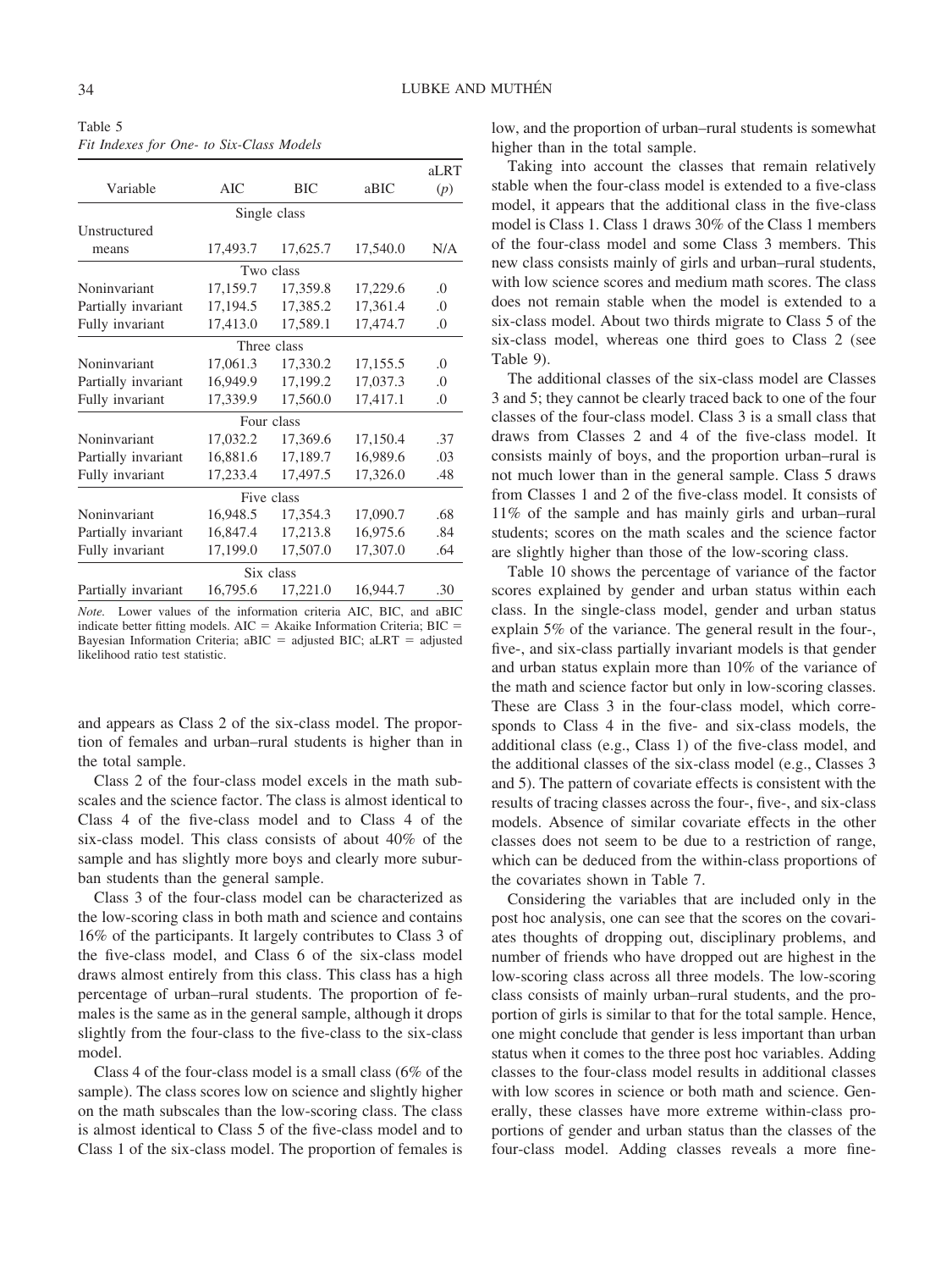|            |                  | 4-class model                                   |                                       | 5-class model | 6-class model    |      |
|------------|------------------|-------------------------------------------------|---------------------------------------|---------------|------------------|------|
|            | $\boldsymbol{M}$ | SD                                              | $\boldsymbol{M}$                      | SD            | $\boldsymbol{M}$ | SD   |
|            |                  |                                                 | Factor loadings on the math factor    |               |                  |      |
| ALG        | 1.00             | 0.00                                            | 1.00                                  | 0.00          | 1.00             | 0.00 |
| <b>GEO</b> | 0.89             | 0.09                                            | 0.85                                  | 0.09          | 0.76             | 0.09 |
| QLT        | 0.65             | 0.08                                            | 0.70                                  | 0.08          | 0.67             | 0.07 |
| <b>BAS</b> | 0.55             | 0.06                                            | 0.55                                  | 0.06          | 0.52             | 0.07 |
| ENV        | $-0.38$          | 0.09                                            | $-0.33$                               | 0.07          | $-0.33$          | 0.08 |
|            |                  |                                                 | Factor loadings on the science factor |               |                  |      |
| PHY        | 1.00             | 0.00                                            | 1.00                                  | 0.00          | 1.00             | 0.00 |
| ENV        | 1.34             | 0.08                                            | 1.29                                  | 0.06          | 1.24             | 0.05 |
| BЮ         | 0.99             | 0.03                                            | 0.99                                  | 0.03          | 0.99             | 0.03 |
|            |                  | Covariance between the math and science factors |                                       |               |                  |      |
|            | 0.38             | 0.05                                            | 0.34                                  | 0.04          | 0.28             | 0.04 |
|            |                  |                                                 | Residual variances                    |               |                  |      |
| ALG        | 0.81             | 0.07                                            | 0.82                                  | 0.06          | 0.79             | 0.07 |
| GEO        | 0.49             | 0.03                                            | 0.47                                  | 0.03          | 0.48             | 0.03 |
| QLT        | 0.26             | 0.02                                            | 0.24                                  | 0.02          | 0.23             | 0.02 |
| <b>BAS</b> | 0.16             | 0.01                                            | 0.16                                  | 0.01          | 0.16             | 0.01 |
| ENV        | 0.17             | 0.03                                            | 0.19                                  | 0.03          | 0.16             | 0.03 |
| ВЮ         | 0.39             | 0.02                                            | 0.39                                  | 0.02          | 0.39             | 0.02 |
| PHY        | 0.17             | 0.02                                            | 0.17                                  | 0.02          | 0.17             | 0.02 |
|            |                  |                                                 | Residual factor variances             |               |                  |      |
| Math       | 0.53             | 0.10                                            | 0.50                                  | 0.09          | 0.52             | 0.09 |
| Science    | 0.69             | 0.05                                            | 0.61                                  | 0.04          | 0.52             | 0.05 |
|            |                  |                                                 |                                       |               |                  |      |

| Table 6                                                                                  |  |  |  |  |  |
|------------------------------------------------------------------------------------------|--|--|--|--|--|
| Class-Invariant Parameters in the Partially Invariant Four-, Five-, and Six-Class Models |  |  |  |  |  |

*Note.* ALG = algebra; GEO = geometry; QLT = quantitative literacy; BAS = basic mathematics; ENV = environmental science;  $PHY =$  physics;  $BIO =$  biology.

grained picture concerning the variable disciplinary problems. The characteristics of the additional classes in the five- and six-class models indicate that disciplinary problems are related to gender. The additional Class 1 of the five-class model and Class 5 of the six-class model, which draws from Class 1 of the five-class model, consist mainly of girls and urban–rural students. These classes have lower scores on three of the post hoc variables. However, Class 3 of the six-class model, which has a high proportion of boys but a proportion of urban–rural students that is only slightly lower than in the total sample, has an even higher score on disciplinary problems than the relatively stable low-scoring class in all models (e.g., Class 3 in the four-class model, Class 4 in the five- and six-class models).

In this analysis, we use different ways to gain insight concerning heterogeneity, including information criteria and the aLRT, class comparisons with respect to their means, post hoc comparisons on additional variables, and transition matrices. To summarize the results, based on BIC and aLRT, the four-class partially invariant model would be chosen. AIC and aBIC continue to decrease when classes are added. Transition matrices show that three classes of the four-class model remain largely stable when extending the model with additional classes. Additional classes in fiveand six-class models are mainly derived by splitting up the fourth class. Post hoc comparisons of the classes using additional variables show that not much information is gained by adding a fifth or sixth class, with the exception of the variable disciplinary problems. The latter piece of information may be useful in future research. Taken together, and considering the general aim of model parsimony, the four-class partially invariant model seems to provide a suitable description of the heterogeneity in the current sample.

### Discussion

Factor mixture models are a tool to investigate population heterogeneity. Compared with a single-class analysis, a factor mixture analysis can provide a detailed description of clusters of participants within a sample. In the illustration, the single-class analysis showed only the very general result that gender and urban status had an effect on the math and science factors. The factor mixture analysis resulted in clusters with specific patterns of means of observed scores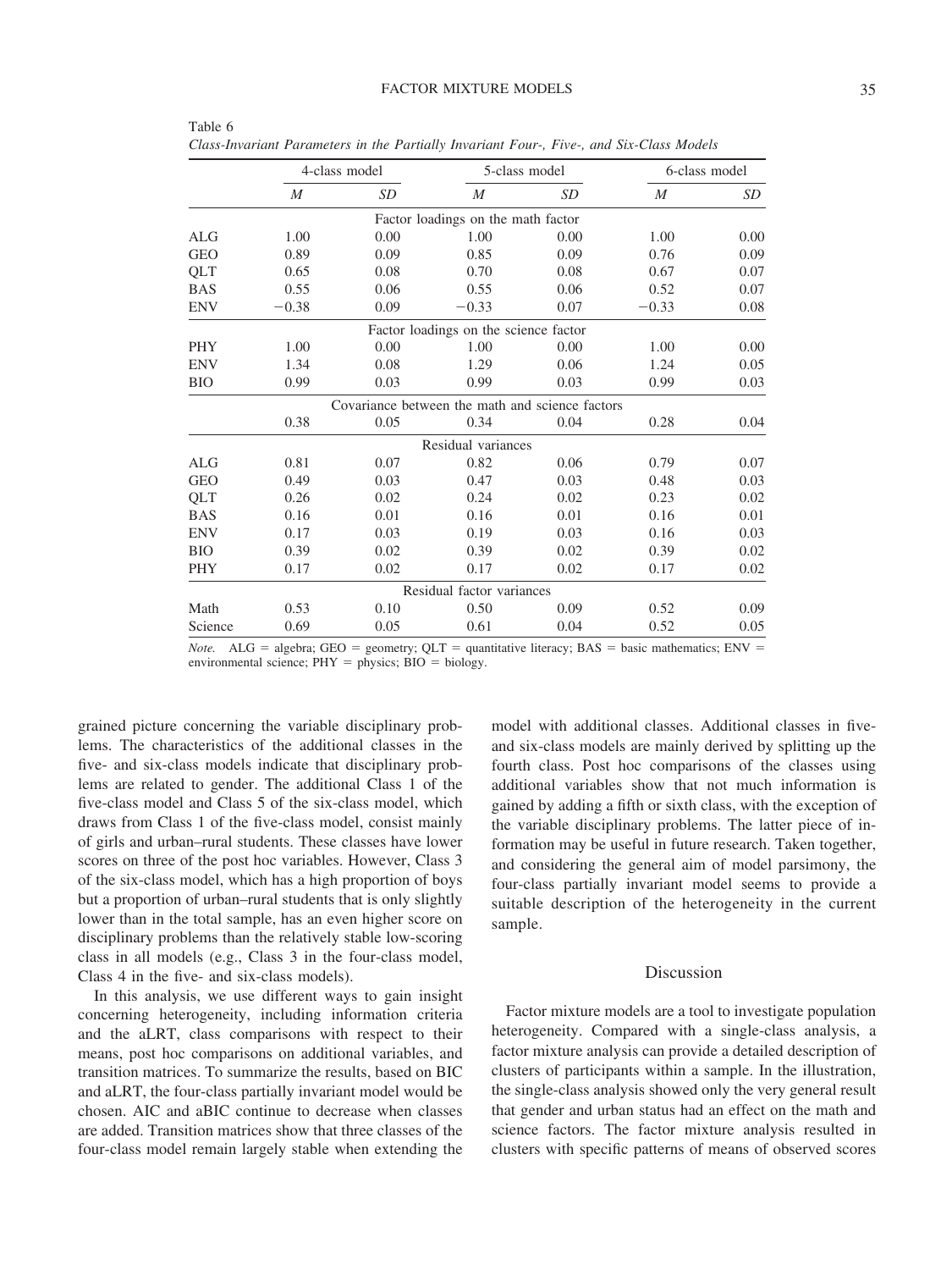|                |            |        |            |                  |                            |                  |                   |              |     | Friends          |     |              |                  |
|----------------|------------|--------|------------|------------------|----------------------------|------------------|-------------------|--------------|-----|------------------|-----|--------------|------------------|
|                | Class      |        |            |                  | Self-drop                  |                  | Problem           | <b>Bored</b> |     | drop             |     |              |                  |
| Class          | proportion | Female | $Urb$ -rur | $\boldsymbol{M}$ | SD                         | M                | $\boldsymbol{SD}$ | M            | SD  | $\boldsymbol{M}$ | SD  | Math         | Science          |
|                |            |        |            |                  | Total population $N = 982$ |                  |                   |              |     |                  |     |              |                  |
|                |            | .53    | .56        | .05              | .23                        | .07              | .26               | 0.42         | .49 | 1.38             | .71 |              |                  |
|                |            |        |            |                  |                            | Four-class model |                   |              |     |                  |     |              |                  |
| 1              | .38        | .59    | .60        | .05              | .22                        | .07              | .25               | 0.40         | .49 | 1.38             | .69 | $6.5 - 8.9$  | 0.47             |
| 2              | .40        | .49    | .46        | .03              | .16                        | .07              | .25               | 0.44         | .50 | 1.19             | .50 | $8.0 - 10.4$ | 1.13             |
| 3              | .16        | .53    | .71        | .12              | .32                        | .10              | .30               | 0.42         | .50 | 1.81             | .99 | $5.0 - 6.1$  | 0.03             |
| 4              | .06        | .38    | .54        | .11              | .31                        | .11              | .31               | 0.29         | .46 | 1.47             | .65 | $6.2 - 6.4$  | $\overline{0}$   |
|                |            |        |            |                  |                            | Five-class model |                   |              |     |                  |     |              |                  |
| 1              | .11        | .70    | .77        | .04              | .20                        | .02              | .14               | 0.33         | .47 | 1.37             | .64 | $5.7 - 8.1$  | $-0.44$          |
| 2              | .30        | .57    | .52        | .05              | .23                        | .08              | .27               | 0.44         | .50 | 1.39             | .71 | $6.8 - 9.1$  | 0.59             |
| 3              | .15        | .50    | .70        | .12              | .33                        | .12              | .32               | 0.41         | .49 | 1.84             | .99 | $5.0 - 6.0$  | $-0.11$          |
| $\overline{4}$ | .38        | .48    | .47        | .03              | .17                        | .07              | .26               | 0.44         | .50 | 1.18             | .50 | $7.8 - 10.5$ | 1.00             |
| 5              | .06        | .35    | .60        | .09              | .29                        | .09              | .29               | 0.36         | .48 | 1.46             | .66 | $6.0 - 6.4$  | $\theta$         |
|                |            |        |            |                  |                            | Six-class model  |                   |              |     |                  |     |              |                  |
| 1              | .07        | .41    | .66        | .04              | .20                        | .09              | .28               | 0.32         | .47 | 1.53             | .71 | $5.7 - 6.2$  | 0.50             |
| 2              | .28        | .59    | .54        | .05              | .22                        | .07              | .26               | 0.44         | .50 | 1.38             | .70 | $7.0 - 9.4$  | 1.13             |
| 3              | .04        | .30    | .53        | .12              | .33                        | .15              | .37               | 0.31         | .47 | 1.52             | .99 | $7.5 - 9.7$  | 0.30             |
| 4              | .36        | .48    | .44        | .02              | .16                        | .06              | .25               | 0.45         | .50 | 1.16             | .44 | $7.9 - 10.7$ | 1.74             |
| 5              | .11        | .71    | .79        | .06              | .24                        | .03              | .17               | 0.32         | .47 | 1.36             | .67 | $5.5 - 7.8$  | 0.55             |
| 6              | .14        | .49    | .68        | .13              | .34                        | .11              | .32               | 0.40         | .49 | 1.86             | .99 | $4.8 - 5.7$  | $\boldsymbol{0}$ |

Table 7 *Characteristics of the Four- to Six-Class Partially Invariant Model*

*Note.* The science factor means should be interpreted in terms of mean differences compared with the last class, which has the science factor mean fixed at zero. Standard errors of the intercepts typically range between 0.1 and 0.5. Urb–rur  $=$  urban–rural.

and factors and with differing proportions of females and urban students.

Factor mixture modeling is a different approach to investigating heterogeneity than multigroup modeling. Multigroup models are applicable if a sample is divided into explicitly defined groups based on one or more observed variables such as gender. The purpose of multigroup models is to compare these groups with respect to their scores on a given test or questionnaire. The purpose of latent class models, including factor mixture models, is different. The clustering of the participants into the latent classes is inferred from the observed scores, such as the math and science scores, gender, and urban status in the illustration. The latent class approach is appropriate if the interest is in detecting and characterizing clusters of participants (e.g., low-scoring students in an educational study or a class of participants with high scores on an anxiety test).

Guidelines regarding the sample size needed for an exploratory analysis of population heterogeneity are difficult if not impossible to provide. An adequate sample size depends on several different factors, including the number of classes, the restrictiveness of the within-class model, the withinclass model complexity, the quality of covariates, and the

reliability of the observed data within class. This situation is not different from common factor analysis, in which Mac-Callum, Widaman, Zhang, and Hong (1999) have shown that simple rules of thumb for the minimum sample size needed for the recovery of factors are inappropriate because an adequate sample size depends strongly on characteristics of the variables and the study design.

Table 8 *Transition Matrix: Four Classes to Five Classes*

| Class | Class 1 | Class 2 | Class 3 | Class 4 |
|-------|---------|---------|---------|---------|
|       | 96      |         | 12      |         |
|       | 273     | 19      |         |         |
|       |         |         | 147     |         |
|       |         | 376     |         |         |
|       |         |         |         |         |

*Note.* Transition matrices show how many participants from a given class of a *k*-class model are assigned to each of the classes in a  $k + 1$ -class model and, therefore, reveal the stability of classes across solutions with increasing numbers of classes. Columns correspond to the *k*-class model and rows to the  $k + 1$ -class model. For instance, Class 4 in the four-class model consists of  $1 + 47 = 48$  participants, 1 participant is assigned to Class 1 of the five-class model, and the remaining 47 participants are assigned to Class 5 of the five-class model.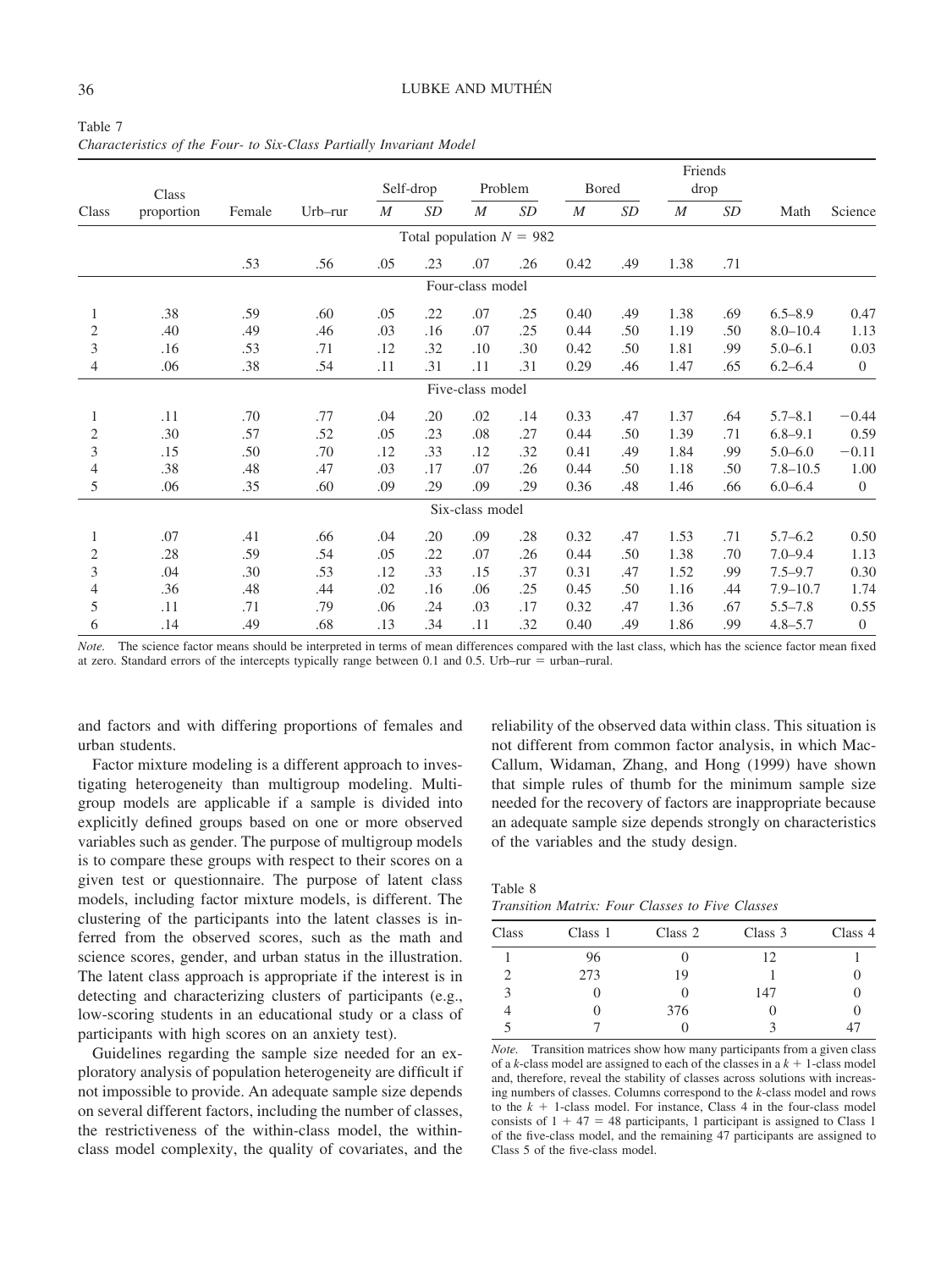| <i>Transition Matrix: Five Classes to Six Classes</i> |    |                                 |  |     |         |  |  |  |  |
|-------------------------------------------------------|----|---------------------------------|--|-----|---------|--|--|--|--|
| <b>Class</b>                                          |    | Class 1 Class 2 Class 3 Class 4 |  |     | Class 5 |  |  |  |  |
|                                                       |    |                                 |  |     | 49      |  |  |  |  |
|                                                       | 35 | 243                             |  |     |         |  |  |  |  |
|                                                       |    |                                 |  | 23  |         |  |  |  |  |
|                                                       |    | 11                              |  | 345 |         |  |  |  |  |
|                                                       |    | 32                              |  |     |         |  |  |  |  |

Table 9 *Transition Matrix: Five Classes to Six Classes*

6 0 0 137 0 1 *Note.* Columns correspond to the five-class model and rows to the sixclass model.

Factor mixture models have the advantage over other latent class and regression models that the factor structure of a test or questionnaire is explicitly modeled and that the observed scores are decomposed into factor scores and a residual containing specific factors and measurement error. Factor mixture models are broadly applicable to data from tests or questionnaires that are designed to measure theoretical constructs that can be represented by the factors of a factor model. In the current study, factor mixture modeling is demonstrated for data collected at a single time point. The general factor mixture model described in the model section includes the growth mixture model and can, therefore, equally be applied to longitudinal data to detect latent classes that differ with respect to their growth trajectories (B. O. Muthén, 2001). To compare growth trajectories of latent classes with respect to factors that do not contain measurement error, it is necessary to analyze multivariate outcomes at each time point (Hancock, Kuo, & Lawrence, 2001). It is noteworthy that more general mixture models than the factor mixture model have been proposed. These include full structural equation models in which relations between latent variables can be investigated (see, for instance, Jedidi et al., 1997b). An extension of growth mixture models, including switching between growth curves, has been described by Dolan, Schmittmann, Lubke, and Neale (2005).

Related to modeling the factor structure is the possibility to test whether a questionnaire is measurement invariant across classes. Evidence of measurement invariance almost

certainly implies that a test or questionnaire measures the same underlying factors across classes and greatly simplifies the interpretation of results (Lubke et al., 2003; Meredith, 1993). The interpretation of partially measurement-invariant models is more cumbersome (Lubke et al., 2003). Measurement invariance with respect to the latent class variable can be investigated by comparing noninvariant models with more restrictive partially or fully invariant models. The comparisons can be guided by measures of goodness of fit such as AIC, BIC, and aLRT.

In the illustration, we focused on different models for mean differences between classes because these are often the key interest of a mixture analysis. However, it may also be of interest to compare models with different covariate effects. In an actual study of the LSAY data, one of the aims may have been an investigation of an interaction effect of gender and urban status on class membership and math and science performance. When interpreting the results of a factor mixture analysis with covariates, it is important to realize that the assigned class membership of a participant is model dependent and not an innate quality of the participant. Consider a model for a depression questionnaire in which class membership is predicted by gender and a second model for the same test data in which the class variable is predicted by social economic status. The class variable has a different interpretation in the two models: It describes a different kind of heterogeneity. In the first case, clusters are formed with respect to the depression factor and gender and in the second case with respect to the depression factor and social economic status. The class membership of a test taker is not necessarily the same in the two models.

Related to the interpretation of the class variable is the question of how to decide on the number of classes. Determining the number of classes is the subject of a stillgrowing body of research and has led to interesting discussions (Bauer & Curran, 2003a; Bauer & Curran, 2003b; Cudeck & Henly, 2003; B. O. Muthén, 2003; Rindskopf, 2003). Mixture modeling can serve not only to detect clusters of participants in a population but also to model distributions that are, for instance, skewed (Pearson, 1894; Pearson, 1895; see also McLachlan & Peel, 2000; Titterington,

Table 10 *Variance of Math and Science Factor Scores Explained by Covariates*

| Class | Math c4 | Science c <sub>4</sub> | Math c <sub>5</sub> | Science c <sub>5</sub> | Math c6 | Science c6 |
|-------|---------|------------------------|---------------------|------------------------|---------|------------|
|       | 0.03    | 0.05                   | 0.02                | 0.15                   | 0.00    | 0.03       |
|       | 0.16    | 0.11                   | 0.01                | 0.02                   | 0.03    | 0.04       |
|       | 0.04    | 0.06                   | 0.05                | 0.08                   | 0.23    | 0.47       |
|       | 0.00    | 0.03                   | 0.18                | 0.11                   | 0.12    | 0.12       |
|       |         |                        | 0.03                | 0.02                   | 0.16    | 0.00       |
|       |         |                        |                     |                        | 0.00    | 0.04       |

*Note.* Columns correspond to the factors in the three models (e.g., Math  $c4$  is the math factor of the Class 4 model).  $c =$  class.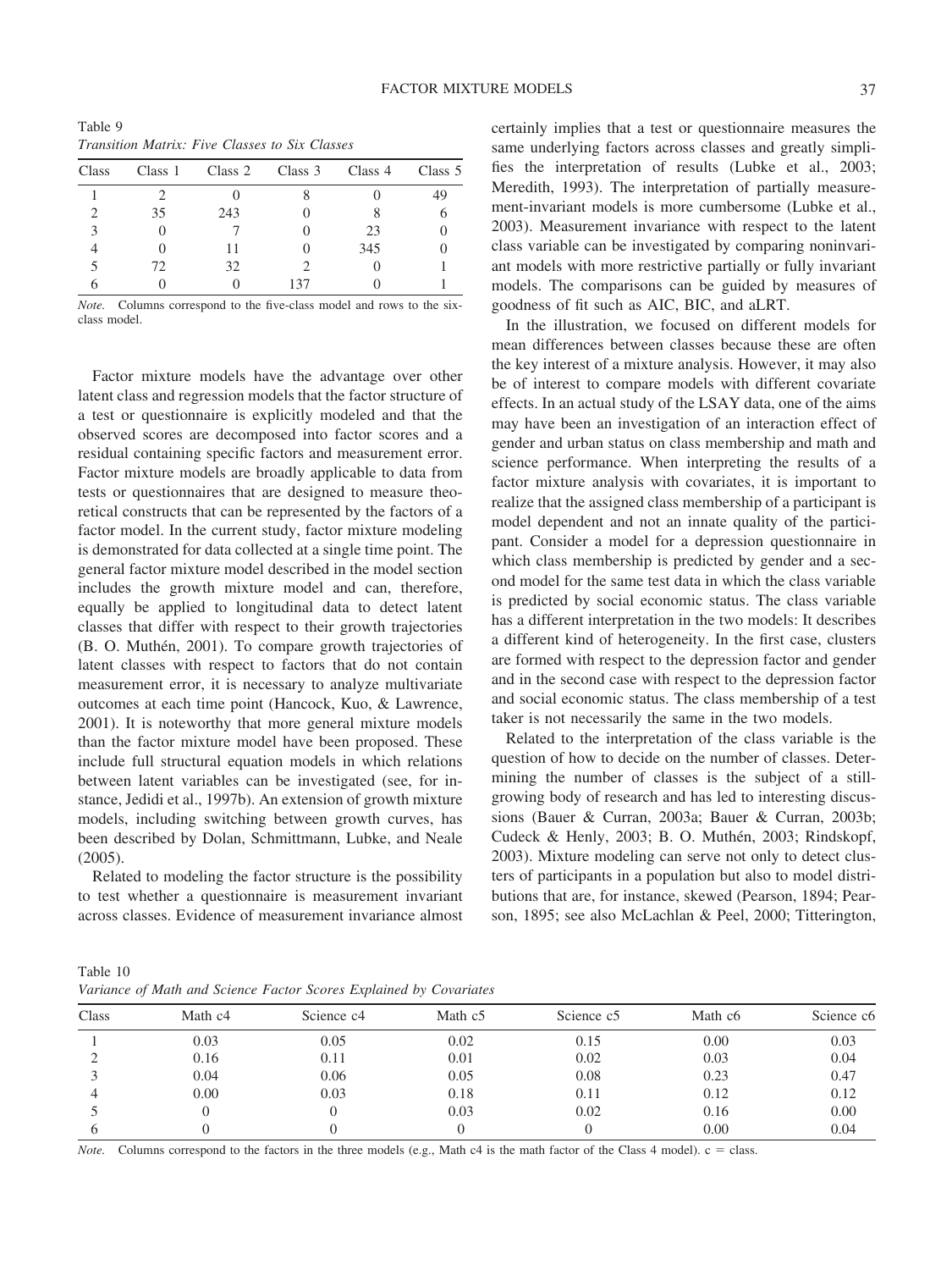Smith, & Makov, 1985). In the latter case, the components of the mixture serve merely to capture the skewness and do not necessarily correspond to clusters of participants within the population. The assumption that the data are multivariate and normally distributed conditional on class and the covariates is violated, and the skewed distribution may, in fact, correspond to a single homogeneous population. An interpretation on a conceptual level in terms of different subpopulations would be incorrect. The possibility of an incorrect interpretation illustrates a more general limitation inherent to exploratory analyses, namely that the selected model can only be regarded as one possible way of explaining the observed data. In the context of deciding on the number of classes, one may, therefore, place some emphasis on the question of whether an additional class is providing useful information about the heterogeneity. Characterization of the classes and tracing of stable classes as done in our illustration can be used in conjunction with statistical measures. Such an approach is not much different from a classic exploratory factor analysis carried out in a single homogeneous population in which the interpretability of additional factors is considered in addition to statistical criteria.

# References

- Akaike, H. (1974). A new look at statistical model identification. *IEEE Transactions on Automatic Control, AU-19,* 719–722.
- Amemiya, T. (1985). *Advanced econometrics.* Cambridge, MA: Harvard University Press.
- Arminger, G., Stein, P., & Wittenberg, J. (1999). Mixtures of conditional mean and covariance structure models. *Psychometrika, 64,* 475–494.
- Bartholomew, D. J. (1987). *Latent variables models and factor analysis.* New York: Oxford University Press.
- Bauer, D. B., & Curran, P. J. (2003a). Distributional assumptions of growth mixture models: Implications for overextraction of latent trajectory classes. *Psychological Methods, 8,* 338–363.
- Bauer, D. B., & Curran, P. J. (2003b). Overextraction of latent trajectory classes: Much ado about nothing? Reply to Rindskopf (2003), Muthen (2003), and Cudeck and Henly (2003). *Psychological Methods, 8,* 384–393.
- Byrne, B. M., Shavelson, R. J., & Muthén, B. O. (1989). Testing for the equivalence of factor covariance and mean structures: The issue of partial measurement invariance. *Psychological Bulletin, 105,* 456–466.
- Cramér, H. (1946). *Mathematical methods of statistics*. Princeton, NJ: Princeton University Press.
- Cudeck, R., & Henly, S. J. (2003). A realistic perspective on pattern prepresentation in growth data: Comment on Bauer and Curran. *Psychological Methods, 8,* 378–383.
- Dolan, C. V., Schmittmann, V. D., Lubke, G. H., & Neale, M. C. (2005). Regime switching in the latent growth curve model. *Structural Equation Modeling, 12,* 94–119.
- Dolan, C. V., & van der Maas, H. L. J. (1998). Fitting multivariate normal finite mixtures subject to structural equation modeling. *Psychometrika, 63,* 227–253.
- Hancock, G. R., Kuo, W., & Lawrence, F. R. (2001). An illustration of second-order latent growth models. *Structural Equation Modeling, 8,* 470–489.
- Heinen, T. (1996). *Latent class and discrete latent trait models: Similarities and differences.* Thousand Oaks, CA: Sage.
- Hershberger, S. L. (1994). The specification of equivalent models before the collection of data. In A. von Eye & C. C. Clogg (Eds.), *Latent variables analysis: Applications for developmental research* (pp. 68–105). Thousand Oaks, CA: Sage.
- Jedidi, K., Jagpal, H. S., & DeSarbo, W. S. (1997a). Finite mixture structural equation models for response based segmentation and unobserved heterogeneity. *Marketing Science, 16,* 39–59.
- Jedidi, K., Jagpal, H. S., & DeSarbo, W. S. (1997b). STEMM: A general finite mixture structural equation model. *Journal of Classification, 14,* 23–50.
- Jöreskog, K. G. (1971). Simultaneous factor analysis in several populations. *Psychometrika, 36,* 409–426.
- Langenheine, R., & Rost, J. (1988). *Latent trait and latent class models.* New York: Plenum Press.
- Lazarsfeld, P. F., & Henry, N. W. (1968). *Latent structure analysis.* Boston: Houghton Mifflin.
- Little, T. D. (1997). Mean and covariance structures (MACS) analyses of cross-cultural data: Practical and theoretical issues. *Multivariate Behavioral Research, 32,* 53–76.
- Lo, Y., Mendell, N., & Rubin, D. B. (2001). Testing the number of components in a normal mixture. *Biometrika, 88,* 767–778.
- Lubke, G. H., & Dolan, C. V. (2003). Can unequal residual variances across subpopulations mask differences in residual means in the common factor model? *Structural Equation Modeling, 10,* 175–192.
- Lubke, G. H., Dolan, C. V., Kelderman, H., & Mellenbergh, G. J. (2003). On the relationship between sources of within- and between-group differences and measurement invariance in the context of the common factor model. *Intelligence, 31,* 543–566.
- Lubke, G. H., & Muthén, B. O. (2005). *Performance of factor mixture models.* Manuscript submitted for publication.
- Luijben, T. C. (1993). Equivalent models in covariance structure analysis. *Psychometrika, 56,* 653–665.
- MacCallum, R. C., Wegener, D. T., Uchino, B. N., & Fabrigar, L. R. (1993). The problem of equivalent models in applications of covariance structure analysis. *Psychological Bulletin, 114,* 185–199.
- MacCallum, R. C., Widaman, K. F., Zhang, S., & Hong, S. (1999). Sample size in factor analysis. *Psychological Methods, 4,* 89– 99.
- Magidson, J., & Vermunt, J. K. (2002). Latent class models for clustering: A comparison with K-means. *Canadian Journal of Marketing, 20,* 37–44.
- McLachlan, G. J., & Peel, D. (2000). *Finite mixture models.* New York: Wiley.
- Meehl, P. E. (1992). Factors and taxa, traits and types, differences